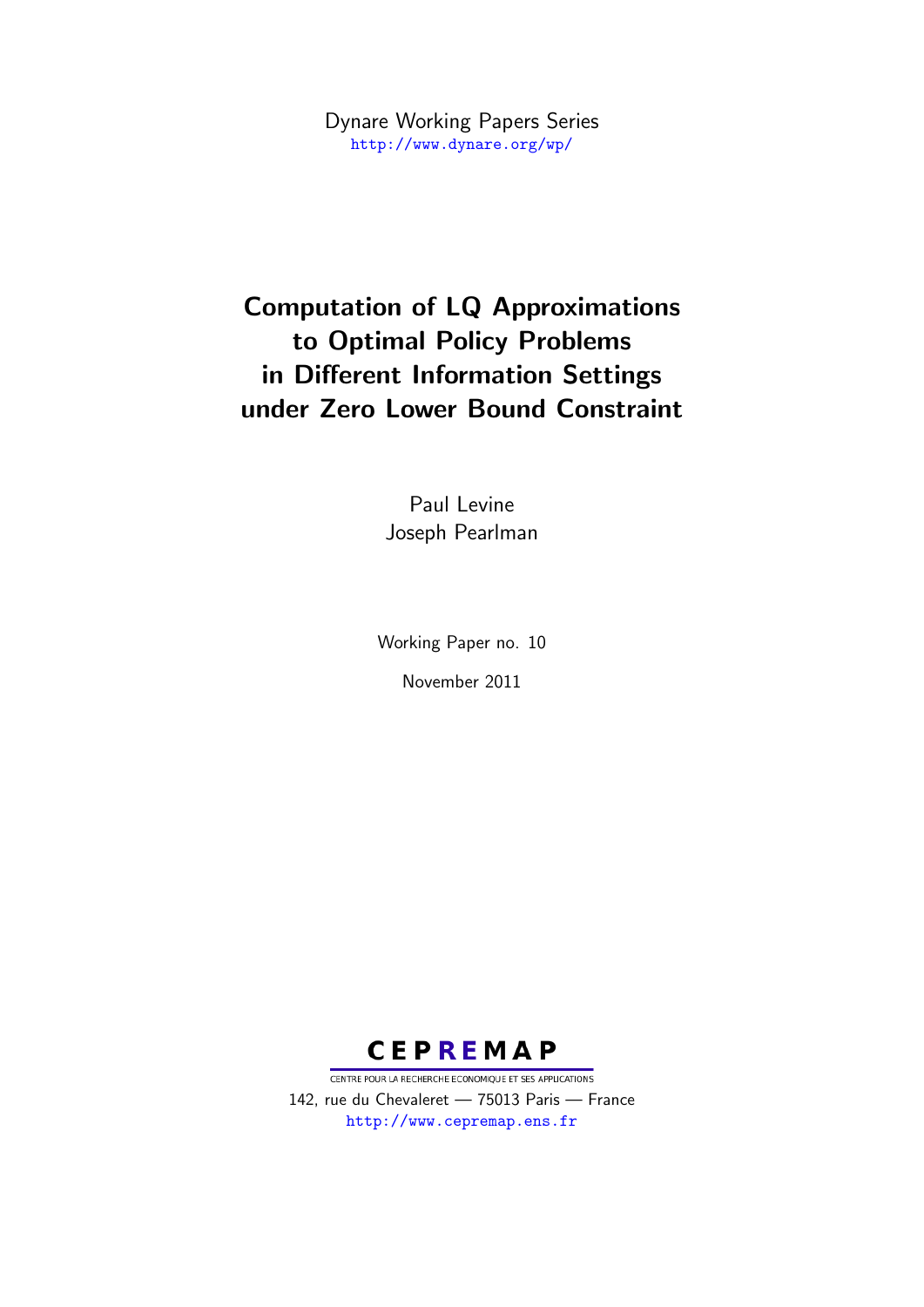# **Computation of LQ Approximations to Optimal Policy Problems in Different Information Settings under Zero Lower Bound Constraints**

Paul Levine University of Surrey

Joseph Pearlman London Metropolitan University

October 23, 2011

#### **Abstract**

This paper describes a series of algorithms that are used to compute optimal policy under full and imperfect information. Firstly we describe how to obtain linear quadratic (LQ) approximations to a nonlinear optimal policy problem. We develop novel algorithms that are required as a result of having agents with forward-looking expectations, that go beyond the scope of those that are used when all equations are backward-looking; these are utilised to generate impulse response functions and second moments for the case of imperfect information. We describe algorithms for reducing a system to minimal form that are based on conventional approaches, and that are necessary to ensure that a solution for fully optimal policy can be computed. Finally we outline a computational algorithm that is used to generate solutions when there is a zero lower bound constraint for the nominal interest rate.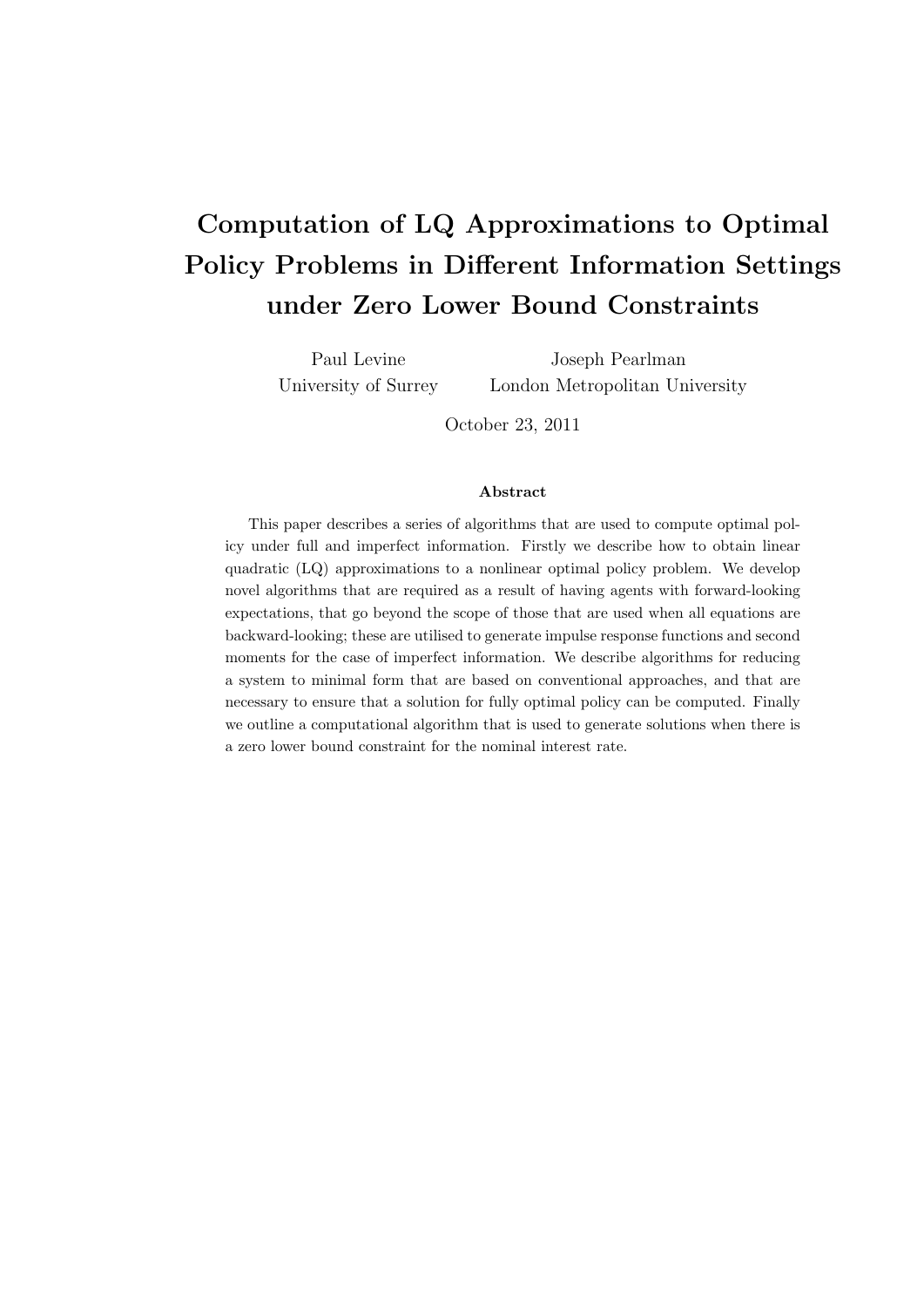# **Contents**

|   | 1 Introduction                                       | $\mathbf{1}$    |
|---|------------------------------------------------------|-----------------|
|   | 2 The LQ Approximation                               | 3               |
| 3 | From the Sims to the Blanchard-Kahn State Space Form | 7               |
| 4 | <b>Impulse Response Functions</b><br>4.1<br>4.2      | 11<br>-11<br>12 |
| 5 | Covariances and Autocovariances                      | 12              |
| 6 | Calculation of the Likelihood Function               | 13              |
| 7 | Controllable and Observable Forms<br>7.1<br>7.2      | 14<br>14<br>16  |
| 8 | Optimal Policy and the Zero Lower Bound              | 16              |
| 9 | Conclusions                                          | 19              |
|   | A Example of Non-observable Form                     | 19              |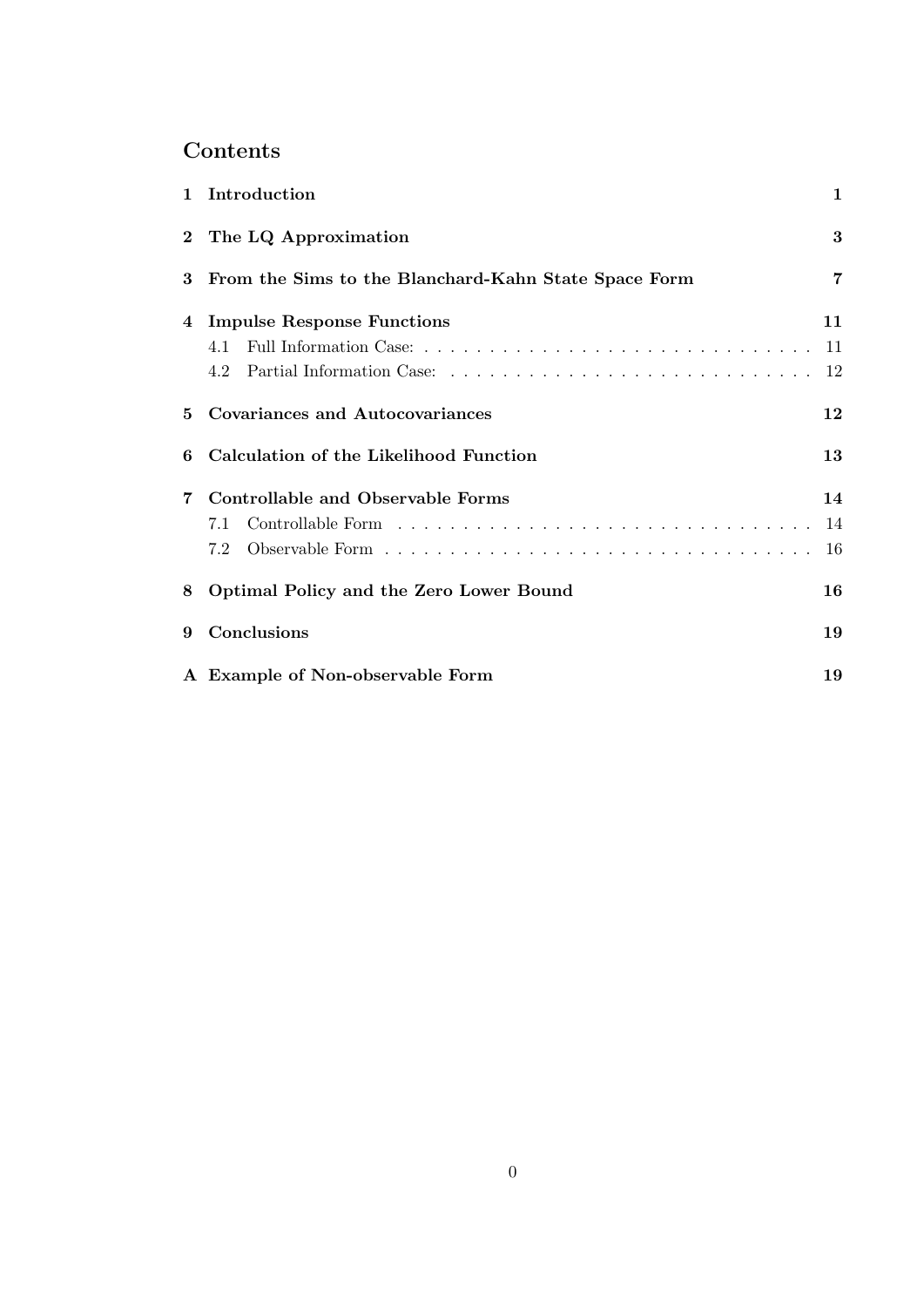# **1 Introduction**

A Linear-Quadratic (LQ) approach to nonlinear dynamic optimization problems in macroeconomics is widely used for a number of reasons. First, for LQ problems the characterization of time-consistent and commitment equilibria for a single policy maker, and even more so for many interacting policymakers, are well understood. Second, the certainty equivalence property results in optimal rules that are robust in the sense that they are independent of the variance-covariance matrix of additive disturbances. Third, policy can be decomposed into deterministic and stochastic components. This is a very convenient property since it enables the stochastic stabilization component to be pursued using simple Taylor-type feedback rules rather than the exceedingly complex optimal counterpart. Fourth, in an imperfect information context the conditional welfare loss (in deviation form about the deterministic steady state) conveniently decomposes into a deterministic component and two stochastic components one of which describes the effect of imperfect information. Finally for sufficiently simple models, LQ approximation allows analytical rather than numerical solution.

The solution to linear rational expectations models goes back to Blanchard and Kahn (1980) and has since been generalized in various dimensions by Pearlman *et al.* (1986), Klein (2000) and Sims (2003). The early literature on optimal policy with commitment developed LQ infinite time horizon control theory for engineering, non-forward-looking models into a rational expectations (RE) forward-looking context (Driffill (1982), Calvo (1978)), Miller and Salmon (1985), Levine and Currie (1987)).

In a stochastic environment the feedback representation of policy is crucial. For the standard infinite time horizon LQ engineering problem, optimal policy can be represented as a linear time-invariant feedback rule on the state variables; but this is no longer the case when RE are introduced. Then as is shown in Levine and Currie (1987) the optimal policy can only be implemented as a form of integral control. The added complexity of such a rule adds force to the case for designing policy in the form of simple optimized, but sub-optimal rules. The *normative case* for such rules was first put forward by Vines *et al.* (1983), Levine and Currie (1985), Currie and Levine (1985) and Currie and Levine (1993). This early literature considered both monetary and fiscal policy and in the case of Vines *et al.* (1983) incomes and exchange rate targeting policies. The *positive case* for a particular form of monetary policy interest rate rule feeding back on current inflation the output gap was advocated by Taylor (1999), so simple 'Maciejowski-Meade-Vines-Currie-Levine Rules' eventually became known as 'Taylor Rules'. More recently, in the context of DSGE models, we have seen a renewed interest in simple rules in general (referred to by Woodford (2003) as 'explicit instrument rules') and interest rate rules in particular.

Following the pioneering contributions of Kydland and Prescott (1977) and Barro and Gordon (1983), the credibility problem associated with monetary policy has stimulated a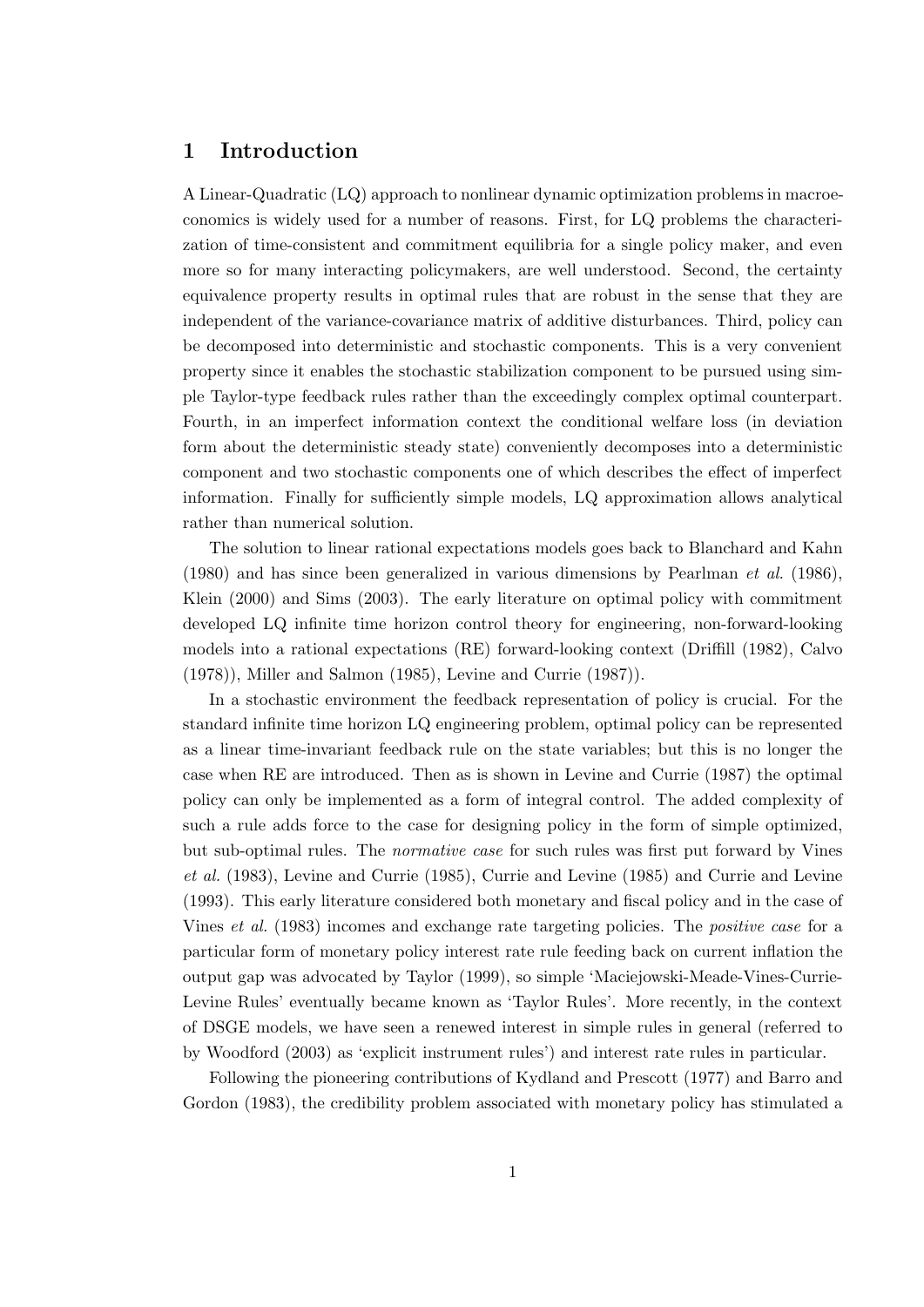huge academic literature that has been influential with policymakers. The central message underlying these contributions is the existence of significant macroeconomic gains, in some sense, from 'enhancing credibility' through formal commitment to a policy rule or through institutional arrangements for central banks such as independence, transparency, and forward-looking inflation targets, that achieve the same outcome. The technical reason for this result is that optimal policy formulated by Pontryagin's maximum principle is time-inconsistent - the simple passage of time, even in a deterministic environment, leads to an incentive to re-optimize and renege on the initial optimal plan. Appreciation of this problem has motivated the examination of policies that are optimal within the constraint of being time consistent (Levine and Currie (1985), Miller and Salmon (1985), Currie and Levine  $(1987)$ , Cohen and Michel  $(1988)$  and Söderlind  $(1999)$ )

Comparing optimal policy with and without commitment enables us then to quantify the stabilization gains from commitment. A number of papers have addressed this question (see, for example, Vestin (2001), Ehrmann and Smets (2003), McCallum and Nelson  $(2004)$ , and Dennis and Söderström  $(2006)$ , but only in the context of econometric models without micro-foundations and using an ad hoc loss function, or both, or for rudimentary New Keynesian models. The credibility issue only arises because the decisions of consumers and firms are forward looking and depends on expectations of future policy. In the earlier generation of econometric models lacking micro-foundations, many aspects of such forward-looking behaviour were lacking and therefore important sources of time-inconsistency were missing. Although for simple New Keynesian models a quadratic approximation of the representative consumer's utility coincides with the standard ad hoc loss that penalizes variances of the output gap and inflation, in more developed DSGE models this is far from the case. By utilizing an influential empirical micro-founded DSGE model, the euro area model of Smets and Wouters (2003), Levine *et al.* (2008b) use a quadratic approximation of the representative household's utility as the welfare criterion, toe remedy these deficiencies of earlier estimates of commitment gains.

An further important consideration when addressing the gains from commitment, and missing from these earlier studies, is the existence of a nominal interest rate zero lower bound. A number of papers have studied optimal commitment policy with this constraint (for example, Coenen and Wieland (2003), Eggertsson and Woodford (2003), Woodford (2003), chapter 6). In an important contribution to the credibility literature, Adam and Billi (2007) show that ignoring the zero lower bound constraint for the setting of the nominal interest rate can result in considerably underestimating the stabilization gain from commitment. The reason for this is that under discretion the monetary authority cannot make credible promises about future policy. For a given setting of future interest rates the volatility of inflation is driven up by the expectations of the private sector that the monetary authority will re-optimize in the future. This means that to achieve a given low volatility of inflation the lower bound is reached more often under discretion than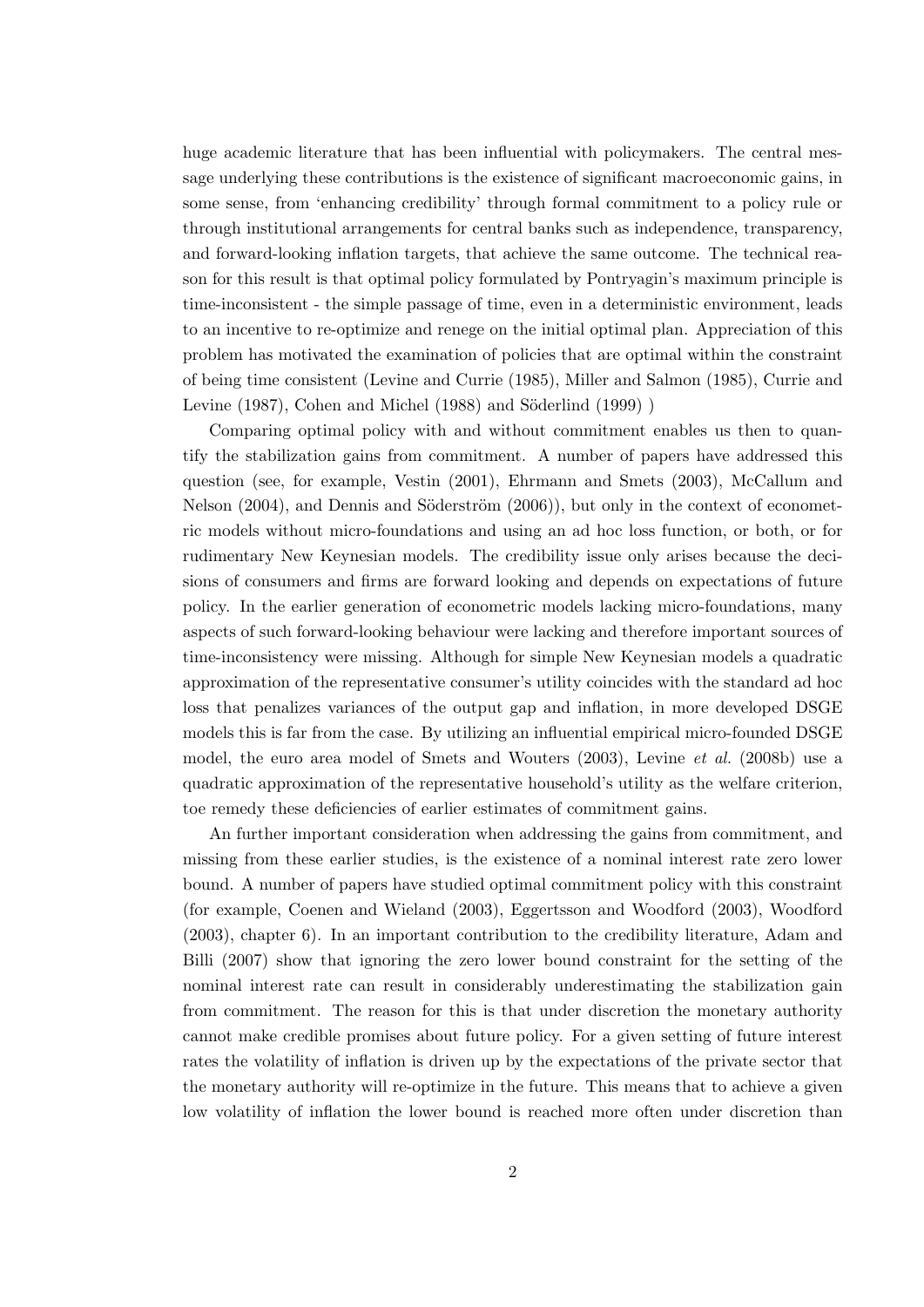under commitment. All these authors study a simple New Keynesaian and are able to employ non-linear techniques. In a more developed model such as Smets and Wouters (2003), Levine *et al.* (2008b) adopt the more tractable linear-quadratic (LQ) framework reviewed above.

Further work on policy design takes LQ approximation as given and addresses issues of robustness or the zero lower bound constraint for interest rates, and this is a further Dynare theme that will be addressed by the authors in the future.

Section 2 focuses on the quadratic approximation to the welfare function via the quadratic expansion of the Lagrangian about the long-run optimum, while Section 3 provides a detailed account of the linear approximation to the constraints. Sections 4 and 5 describe how this is used to generate impulse response functions and second moments when agents have imperfect information. Section 6 describes how the likelihood function is computed under symmetric imperfect information between agents and econometrician. Section 7 shows how to obtain a reduced form of the state space which is controllable and observable - both essential for computational purposes. Section 8 discusses issues of optimal policy when the nominal interest rate is constrained not to be below zero with a given (small) probability; we outline an algorithm which has good convergence properties in practice. Section 9 concludes.

# **2 The LQ Approximation**

But what is the correct procedure for replacing a stochastic nonlinear optimization problem with a LQ approximation? As pointed out by Judd (1998), some common methods employed by economists have produced poor approximations which fail to consistently incorporate all relevant second-order terms and thus open up the possibility of spurious results. These pitfalls are also very neatly exposed in Kim and Kim (2003) and Kim and Kim (2006).

Judd (1998), pages 507-509, draws attention to a general Hamiltonian framework for approximating a nonlinear problem by an LQ one due to Magill (1977a), who appears to be the first to have applied it in the economics literature, albeit in a continuous-time framework.<sup>1</sup> This paper is the precursor to a recent literature led by Michael Woodford that considers an LQ approximation to the Ramsey problem in the context of DSGE models.<sup>2</sup> Levine *et al.* (2008a) also apply the Hamiltonian approach to nonlinear prob-

<sup>&</sup>lt;sup>1</sup>See also, Magill  $(1977b)$ .

<sup>2</sup>See Woodford (2003), Benigno and Woodford (2003, 2005), Altissimo *et al.* (2005), Benigno and Woodford (2008) for one-country models and Benigno and Benigno (2006) for a two-country generalization. The large distortions' case of Benigno and Woodford (2003) and Benigno and Benigno (2006) uses the method of undetermined coefficients, but their more recent work uses what amounts to the Hamiltonian approach of Magill which involves less algebraic manipulation and provides a more convenient algorithm suitable for numerical computation.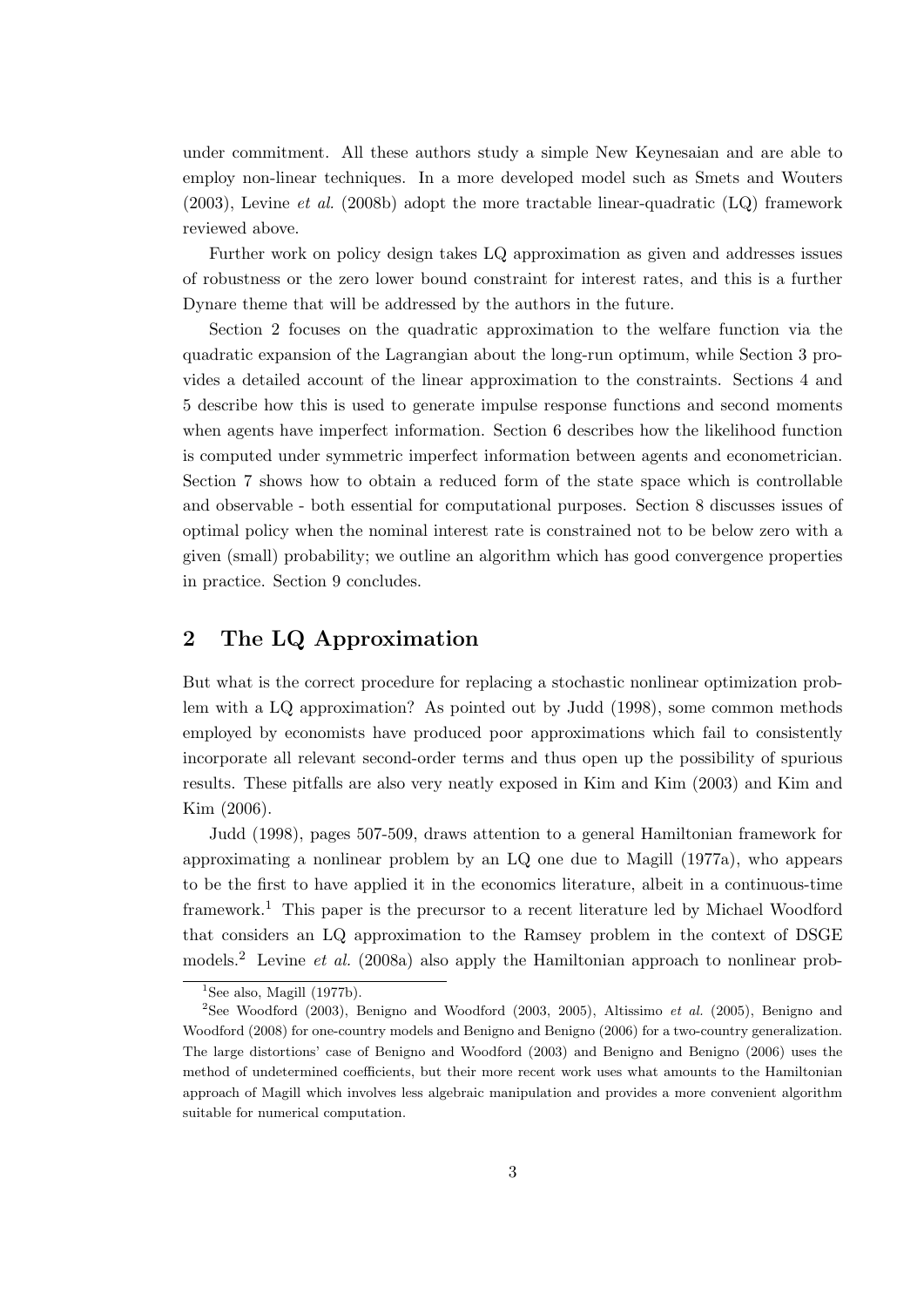lems in a two-country context to obtain an LQ approximation. It should be noted that the Judd second-order perturbation and Hamiltonian approaches generate the same LQ approximation.

Both Benigno and Woodford (2008) and Levine *et al.* (2008a) develop the Magill framework in presenting a discrete-time version of his results generalized to rational expectations models with forward-looking variables. These results include second-order necessary conditions for non-concave intertemporal problems which are rarely discussed in the literature and have not been published anywhere for forward-looking systems. Levine *et al.* (2008a) explain how these conditions relate to the non-optimality of zero inflation for certain parameter combinations in a New Keynesian setting.

The underlying idea behind LQ approximation is that it is an approximation that is valid in the vicinity of the steady state of the optimal solution to the policy problem. This poses no problems for a purely backward-looking system, but is potentially controversial in economics, given that some behaviour is forward-looking. It would seem therefore that there is potentially one steady state that is a solution to the policy problem when the policymaker can commit, and another when the policymaker cannot. In the first case, the steady state may be solved from the steady state of the first-order conditions for an optimum; this is identical to the case when all forward-looking expectations are treated as though they were dependent on the other variables in the equations in which they appear, so that in effect they are backward-looking<sup>3</sup>. In the second case, the timeconsistent solution must be Markov perfect, which requires that forward expectations be expressed in terms of variables which are backward looking; the optimal solution must then be consistent with this assumed behaviour. However, apart from LQ problems there is no known way to calculate the solutions to these time-consistent problems in which the policymaker cannot commit. In addition there is the issue of whether there are further possible steady states which take account of the policymaker merely applying an optimal simple (e.g. Taylor-type monetary) rule.

The literature however appears to have converged to a view that most policymakers have the ability to commit to a long-run value of the policy variable, but there is no guarantee that they have the ability or institutional power to pre-commit to responses to shocks. It follows that one can use an LQ approximation derived from perturbations about the deterministic long run of the fully optimal (pre-commitment) solution, which yields a linear approximation to the dynamics and the quadratic approximation to the welfare. This in turn can be applied to solve the response to shocks under any further behavioural assumption - pre-commitment, time consistency or commitment to simple rules. A variation on the optimal rule is the timeless approach due to Woodford (1999), which has been shown by Blake and Kirsanova  $(2004)$  to be sometimes inferior to time-

<sup>3</sup>Of course the *dynamic behaviour* is different from the forward-looking case, as the initial conditions in the latter case can jump.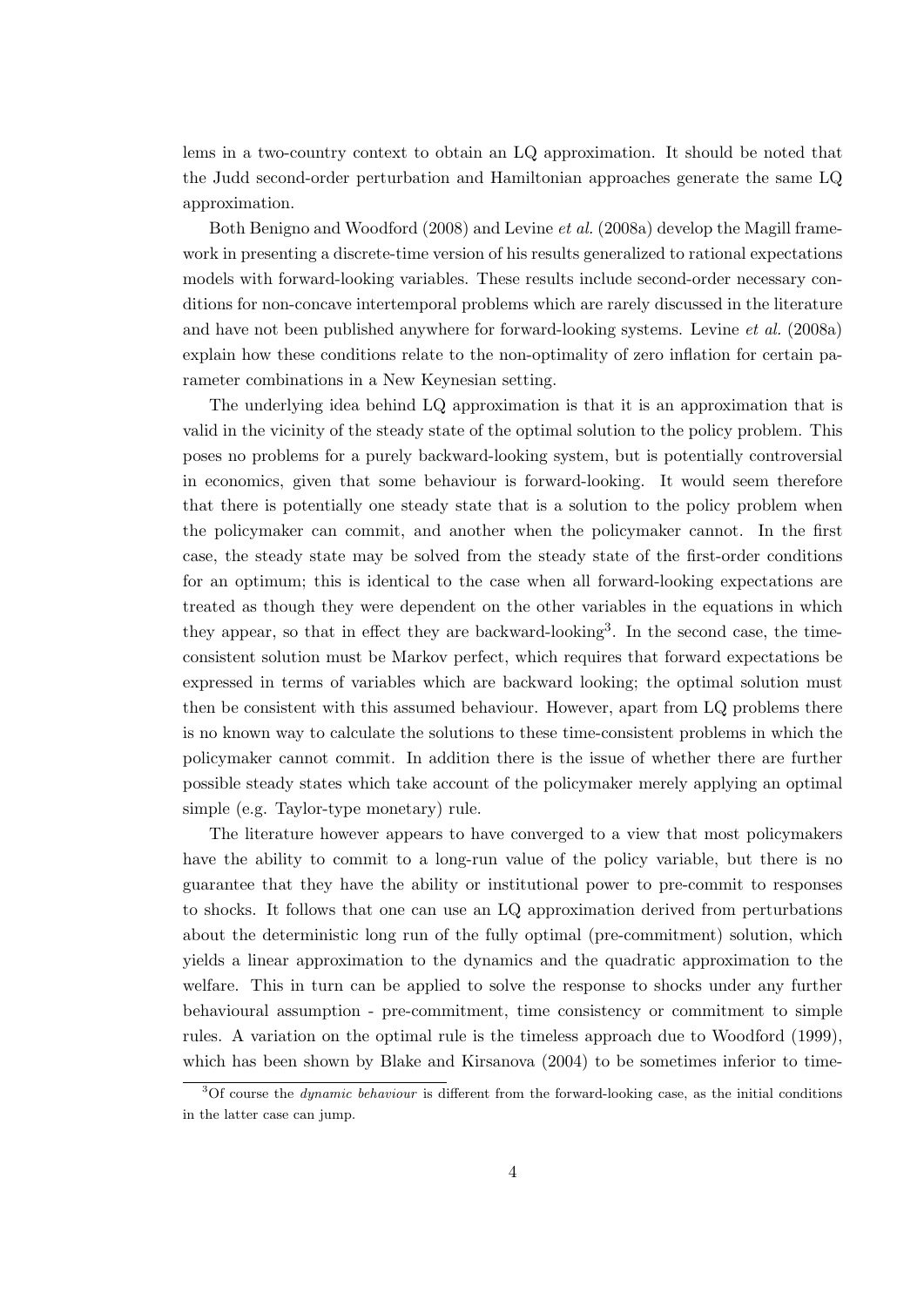consistent policy and by Ellison *et al.* (2009) to suffer from lack of transparency.

A useful property of the LQ approximation is that when it is extended to include shocks as well, then the quadratic approximation of the welfare can be expressed in terms of targets or 'bliss points' for linear combinations of macroeconomic variables. Such a property fits in with the notion of targeting rules proposed by Svensson (2003, 2005).

For two decades or more many macroeconomists 'forgot' the work of Magill (1977a), and proceeded by linearizing the dynamics and taking quadratic approximations of the welfare function, which leads to wrong results. For a number of years from about 2000- 2006, the LQ approximation to the Ramsey problem was analysed for the 'efficient case' (where subsidies eliminate distortions in the steady state due typically to price or wage frictions) and the 'small distortions case' where such subsidies are not available, but for which the steady state was similar to that of efficiency. However with the resurrection of the Hamiltonian approach the so-called 'large distortions' or LQ approach is becoming the norm.

The problem is to maximize  $E_0 \sum \beta^t u(Y_t, W_t)$  such that

$$
E_t g(Y_t, Y_{t+1}, W_t, \varepsilon_t) = 0 \qquad h(Y_t, Y_{t-1}, W_t, \varepsilon_t) = 0 \tag{1}
$$

We write the problem in this way so that, for convenience, there are no 2nd order derivatives in  $Y_{t+1}$  and  $Y_{t-1}$ ; thus the main constraint is that there are no nonlinear interactions between  $Y_{t+1}$  and  $Y_{t-1}$ . If there are, then just define a new set of required variables *Y*  $L_{it} = Y_{i,t-1}$ , and append the latter equations to  $h($ , ) and the new variables to  $Y_t$ .

Write the Lagrangian as

$$
\sum \beta^t [u(Y_t, W_t) + \lambda^T f(Y_t, Y_{t+1}, Y_{t-1}, W_t, \varepsilon_t)]
$$
\n(2)

where  $f^T = [g^T \; h^T]$ . First-order conditions are given by

$$
\frac{\partial L}{\partial W_t} = u_2 + \lambda^T f_4(Y_t, Y_{t+1}, Y_{t-1}, W_t, \varepsilon_t)
$$
\n
$$
\frac{\partial L}{\partial Y_t} = u_1 + \lambda^T f_1(Y_t, Y_{t+1}, Y_{t-1}, W_t, \varepsilon_t) + \frac{1}{\beta} \lambda^T f_2(Y_{t-1}, Y_t, Y_{t-2}, W_{t-1}, \varepsilon_{t-1})
$$
\n(3)

$$
+\beta\lambda^T f_3(Y_{t+1}, Y_{t+2}, Y_t, W_{t+1}, \varepsilon_{t+1})
$$
\n(4)

Second-order terms are given by

$$
L_{WW} = u_{22} + \lambda^T f_{44} \qquad L_{WY} = u_{21} + \lambda^T f_{41}
$$

$$
L_{YY} = u_{11} + \lambda^T f_{11} + \frac{1}{\beta} \lambda^T f_{22} + \beta \lambda^T f_{33}
$$
(5)

$$
L_{\varepsilon\varepsilon} = \lambda^T f_{55} \qquad L_{W\varepsilon} = \lambda^T f_{45} \qquad L_{Y\varepsilon} = \lambda^T f_{15} \tag{6}
$$

Additional terms across time periods are as follows:

$$
L_{W_{-1}Y} = \frac{1}{\beta} \lambda^T f_{42} \qquad L_{Y_{-1}Y} = \lambda^T f_{31} + \frac{1}{\beta} \lambda^T f_{12} \qquad L_{WY_{-1}} = \lambda^T h_{43} \qquad L_{\varepsilon_{-1}Y} = \frac{1}{\beta} \lambda^T f_{52}
$$
\n(7)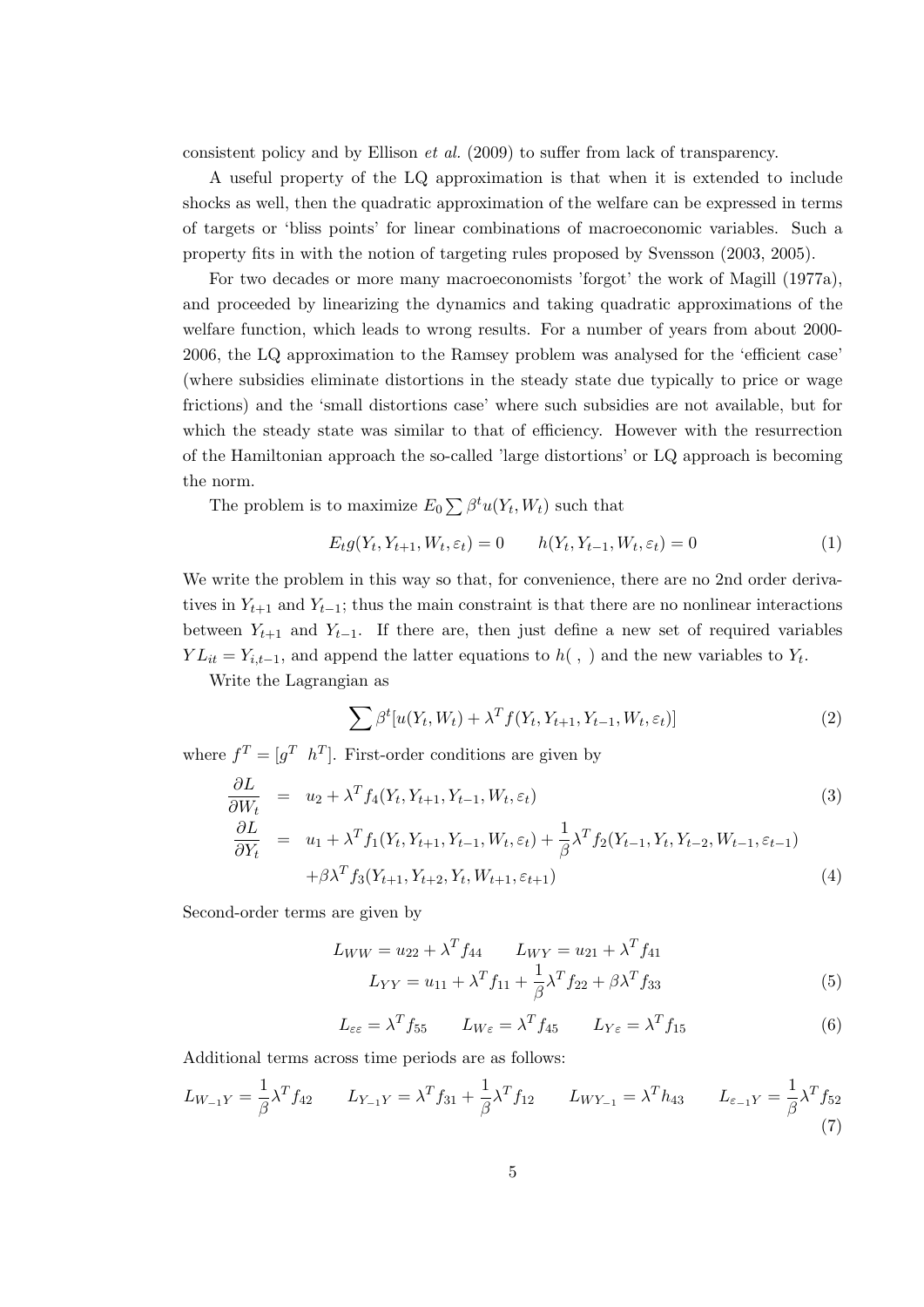Note that because of our assumption about no interaction between  $Y_{t+1}$  and  $Y_{t-1}$ , it follows that  $L_{Y_{-1}Y_{+1}} = 0$ . Since it is expectation of the utility function that is to be maximized, we can ignore  $L_{Y_{-1}\varepsilon} = 0$  because  $E_0 Y_{t-1} \varepsilon_t = 0$ . We shall also assume for convenience that  $f_{52} = 0$ , so that the last term of (7) is zero; the state space setup derived below requires a new variable which is equal to the shocks, so this is not an unreasonable requirement.

As we shall see below, the linearized state space setup of the dynamics at time *t* will contain a linear combination of  $\Delta Y_t \equiv Y_t - Y_{t-1}$ , as well as a  $\Delta Y_{t-1}$ , but in order to accommodate the lags in  $\Delta W_t$ , as in (7), we need these in the state space as well.

From now on we shall express all linearized variables apart from the shocks as proportional deviations from the steady state of the optimum e.g.  $y_{it} = \frac{Y_{it} - \bar{Y}_i}{\bar{Y}_i}$ , and all second-derivatives of the Lagrangian are transformed to correspond to this e.g.  $L_{wy}$  =  $diag(\bar{W}_1, ..., \bar{W}_k)L_{WY}diag(\bar{Y}_1, ..., \bar{Y}_n)$ . An exception to this is when  $\bar{Y}_i = 0$ , in which case we use deviations and not proportional deviations.

Suppose we write the linearized proportional deviation approximation of (1) as

$$
A_0 y_{t+1,t} + A_1 y_t = A_2 y_{t-1} + B_1 w_t + B_2 \varepsilon_t \tag{8}
$$

In general  $A_0$  will not be of full rank, and its rank could either be (a) less than the number of forward-looking variables or (b) less than the number of equations in which a forward-looking variable appears.

As we shall see in the next section, one can rewrite (8) in Blanchard-Kahn format as

$$
\begin{bmatrix}\n\varepsilon_{t+1} \\
s_t \\
x_t \\
x_{t+1,t}\n\end{bmatrix} =\n\begin{bmatrix}\n0 & 0 & 0 & 0 \\
G_1 & G_2 & G_3 & G_4 \\
0 & 0 & 0 & I \\
H_1 & H_2 & H_3 & H_4\n\end{bmatrix}\n\begin{bmatrix}\n\varepsilon_t \\
s_{t-1} \\
x_{t-1} \\
x_t\n\end{bmatrix} +\n\begin{bmatrix}\nI \\
0 \\
0 \\
0 \\
0\n\end{bmatrix}\n\varepsilon_{t+1} +\n\begin{bmatrix}\n0 \\
N_1 \\
0 \\
0 \\
N_3\n\end{bmatrix} w_t\n\tag{9}
$$

where  $y_t = V_1 x_t + V_2 s_t$ . However because of the requirement for lags in the instruments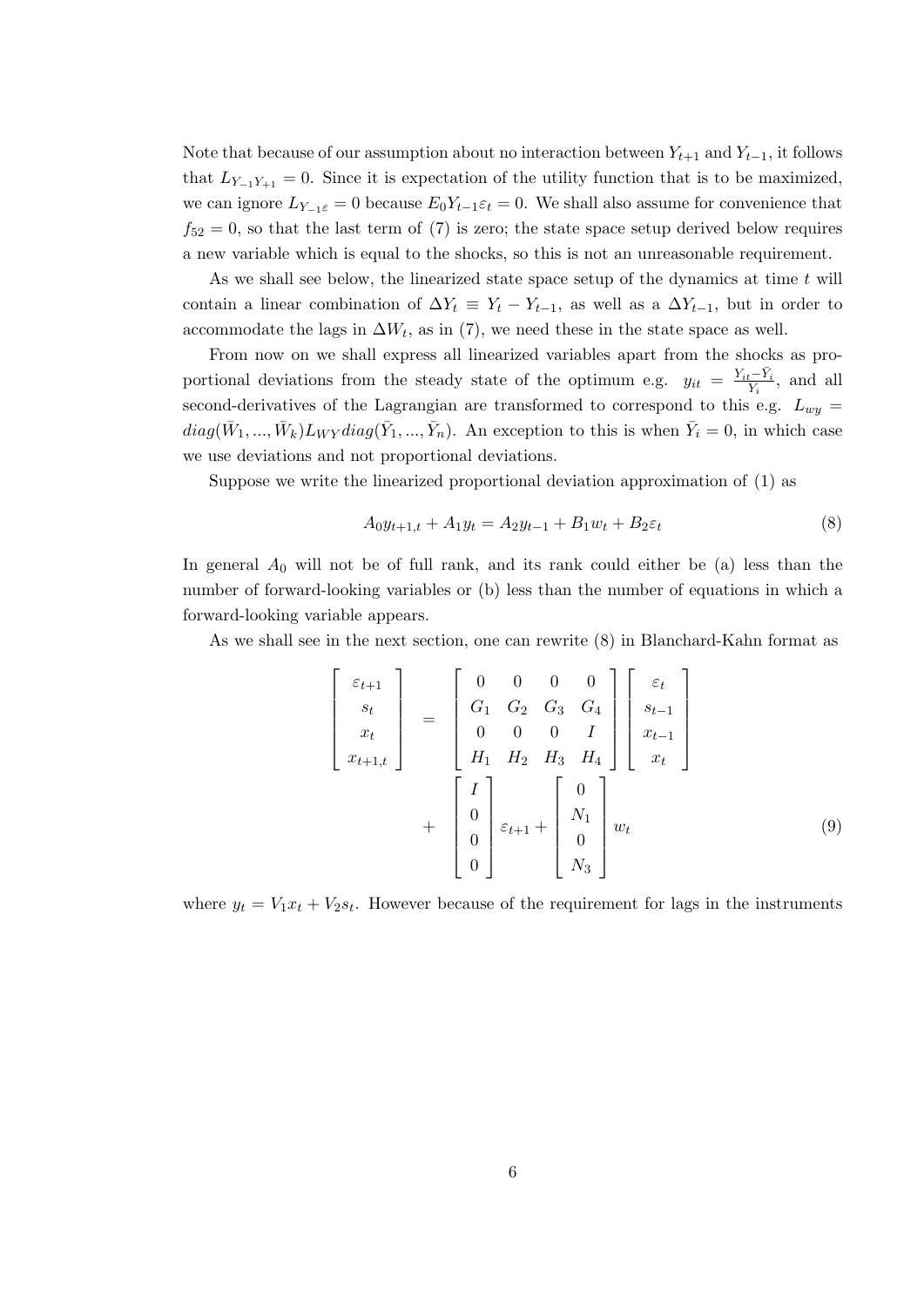to enter the state space, we need to expand (34) to

$$
\begin{bmatrix}\n\varepsilon_{t+1} \\
w_t \\
s_t \\
x_t \\
x_{t+1,t}\n\end{bmatrix} = \begin{bmatrix}\n0 & 0 & 0 & 0 & 0 \\
0 & 0 & 0 & 0 & 0 \\
0 & 0 & 0 & 0 & 0 \\
G_1 & 0 & G_2 & G_3 & G_4 \\
0 & 0 & 0 & 0 & I \\
H_1 & 0 & H_2 & H_3 & H_4\n\end{bmatrix} \begin{bmatrix}\n\varepsilon_t \\
w_{t-1} \\
s_{t-1} \\
x_{t-1} \\
x_t\n\end{bmatrix} + \begin{bmatrix}\nI \\
0 \\
0 \\
0 \\
0 \\
0\n\end{bmatrix} \varepsilon_{t+1} + \begin{bmatrix}\n0 \\
I \\
N_1 \\
0 \\
0 \\
0\n\end{bmatrix} w_t
$$
\n(10)

so that  $y_t = V_1 x_t + V_2 s_t = [V_2 G_1 \quad 0 \quad V_2 G_2 \quad V_2 G_3 \quad V_2 G_4 + V_1] z_t \equiv \Gamma_y z_t$ , where  $z_t^T =$  $[\varepsilon_t^T \ w_{t-1}^T \ s_{t-1}^T \ x_{t-1}^T \ x_t^T]$ . Also note that  $y_{t-1} = [0 \ 0 \ V_2 \ V_1 \ 0] z_t \equiv \Gamma_{y-1} z_t$  and  $w_{t-1} =$  $[0 I 0 0 0]z_t \equiv \Gamma_w z_t$  and that  $\varepsilon_t = [I 0 0 0 0]z_t \equiv \Gamma_{\varepsilon} z_t$ .

Thus the welfare approximation in each period may be expressed as

$$
WelfApprox = \frac{1}{2} \left[ z_t^T W_{zz} z_t + w_t^T W_{ww} w_t + z_t^T W_{zw} w_t + w_t^T W_{wz} z_t \right]
$$
(11)

where

$$
W_{zz} = \Gamma_y^T L_{yy} \Gamma_y + \Gamma_z^T L_{\varepsilon \varepsilon} \Gamma_{\varepsilon} + \Gamma_y^T L_{y \varepsilon} \Gamma_{\varepsilon} + \Gamma_z^T L_{\varepsilon y} \Gamma_y + \Gamma_w^T L_{w_{-1}y} \Gamma_y + \Gamma_y^T L_{yw_{-1}} \Gamma_w + \Gamma_{y_{-1}}^T L_{y_{-1}y} \Gamma_y + \Gamma_y^T L_{yy_{-1}} \Gamma_{y_{-1}}
$$
(12)

$$
W_{ww} = L_{ww} \qquad W_{wz} = L_{wy}\Gamma_y + L_{w\epsilon}\Gamma_{\epsilon} + L_{wy_{-1}}\Gamma_{y_{-1}} \tag{13}
$$

# **3 From the Sims to the Blanchard-Kahn State Space Form**

The aim of this section is to describe an algorithm for turning the state space setup (8) of Dynare, into one that is suitable for obtaining the partial information setup that conforms to that of Pearlman *et al.* (1986):

$$
\begin{bmatrix} z_{t+1} \\ x_{t+1,t} \end{bmatrix} = \begin{bmatrix} A_{11} & A_{12} \\ A_{21} & A_{22} \end{bmatrix} \begin{bmatrix} z_t \\ x_t \end{bmatrix} + \begin{bmatrix} C \\ 0 \end{bmatrix} \varepsilon_{t+1} + \begin{bmatrix} D_1 \\ D_2 \end{bmatrix} w_t
$$
 (14)

We assume that the information set is expressed in linearized form as

$$
m_t = Ly_t + v_t \tag{15}
$$

where typically there is no observation error  $(v_t = 0)$  and *L* picks out most of the economic variables, typically excluding capital stock, Tobin's *q* and shocks. However more generally there is observation error, most notably when using historical data revisions.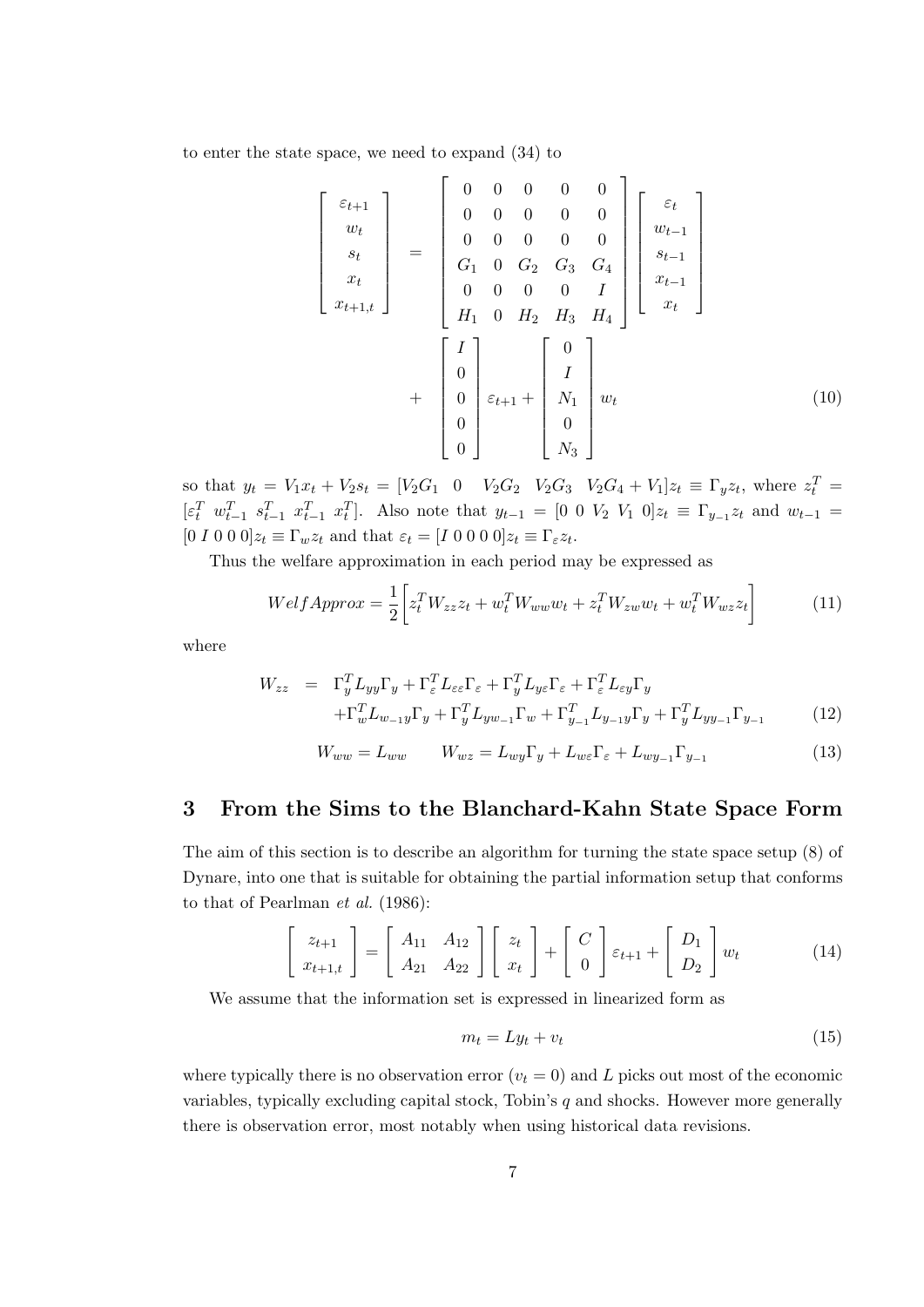Agents' measurements in the Pearlman *et al.* (1986) setup are then given by

$$
m_t = \left[ \begin{array}{cc} K_1 & K_2 \end{array} \right] \left[ \begin{array}{c} z_t \\ x_t \end{array} \right] + v_t \tag{16}
$$

(14) can then be used in conjunction with the welfare loss of the previous section to generate fully optimal, time consistent and optimized simple rules for both the full information case using Currie and Levine (1993), and the case when agents have only partial information of the form , using the results of Pearlman (1992). In addition, when estimating a system with given rules, one can generate the likelihood function under partial information (see below).

The algorithm proceeds as follows. For the moment define  $u_t^T = [w_t^T \tepsilon_t^T]$ , and  $B =$  $[B_1 \ B_2]$ , so that we may write  $(8)$  as

$$
A_0 y_{t+1,t} + A_1 y_t = A_2 y_{t-1} + B u_t \tag{17}
$$

To repeat, all shocks  $\bar{m}_t$  to the system at time *t* are dated as though they were  $m_{t-1}$ . The procedure for conversion to a form suitable for filtering is then as follows:

- 1. Obtain the singular value decomposition for matrix  $A_0$ :  $A_0 = UDV^T$ , where *U*, *V* are unitary matrices. Assuming that only the first *m* values of the diagonal matrix *D* are non-zero, we can rewrite this as  $A_0 = U_1 D_1 V_1^T$ , where  $U_1$  are the first *m* columns of *U*,  $D_1$  is the first  $m \times m$  block of  $D$  and  $V_1^T$  are the first  $m$  rows of  $V^T$ .
- 2. Multiply (17) by  $D_1^{-1}U_1^T$ , which yields

$$
V_1^T y_{t+1,t} + D_1^{-1} U_1^T A_1 y_t = D_1^{-1} U_1^T A_2 y_{t-1} + D_1^{-1} U_1^T B u_t \tag{18}
$$

Now define  $x_t = V_1^T y_t$ ,  $s_t = V_2^T y_t$ , and use the fact that  $I = VV^T = V_1V_1^T + V_2V_2^T$ to rewrite this as:

$$
x_{t+1,t} + D_1^{-1}U_1^T A_1 (V_1 x_t + V_2 s_t) = D_1^{-1}U_1^T A_2 (V_1 x_{t-1} + V_2 s_{t-1}) + D_1^{-1}U_1^T B u_t
$$
 (19)

3. Multiply (17) by  $U_2^T$  which yields

$$
U_2^T A_1 y_t = U_2^T A_2 y_{t-1} + U_2^T B u_t \tag{20}
$$

which can be rewritten as

$$
U_2^T A_1 (V_1 x_t + V_2 s_t) = U_2^T A_2 (V_1 x_{t-1} + V_2 s_{t-1}) + U_2^T B u_t
$$
\n(21)

4. Suppose that  $U_2^T A_1 V_2$  is not invertible. We then need a more sophisticated approach, which reduces the dimension of the forward-looking variables (and increases the dimension of the backward-looking variables), and which may require a loop: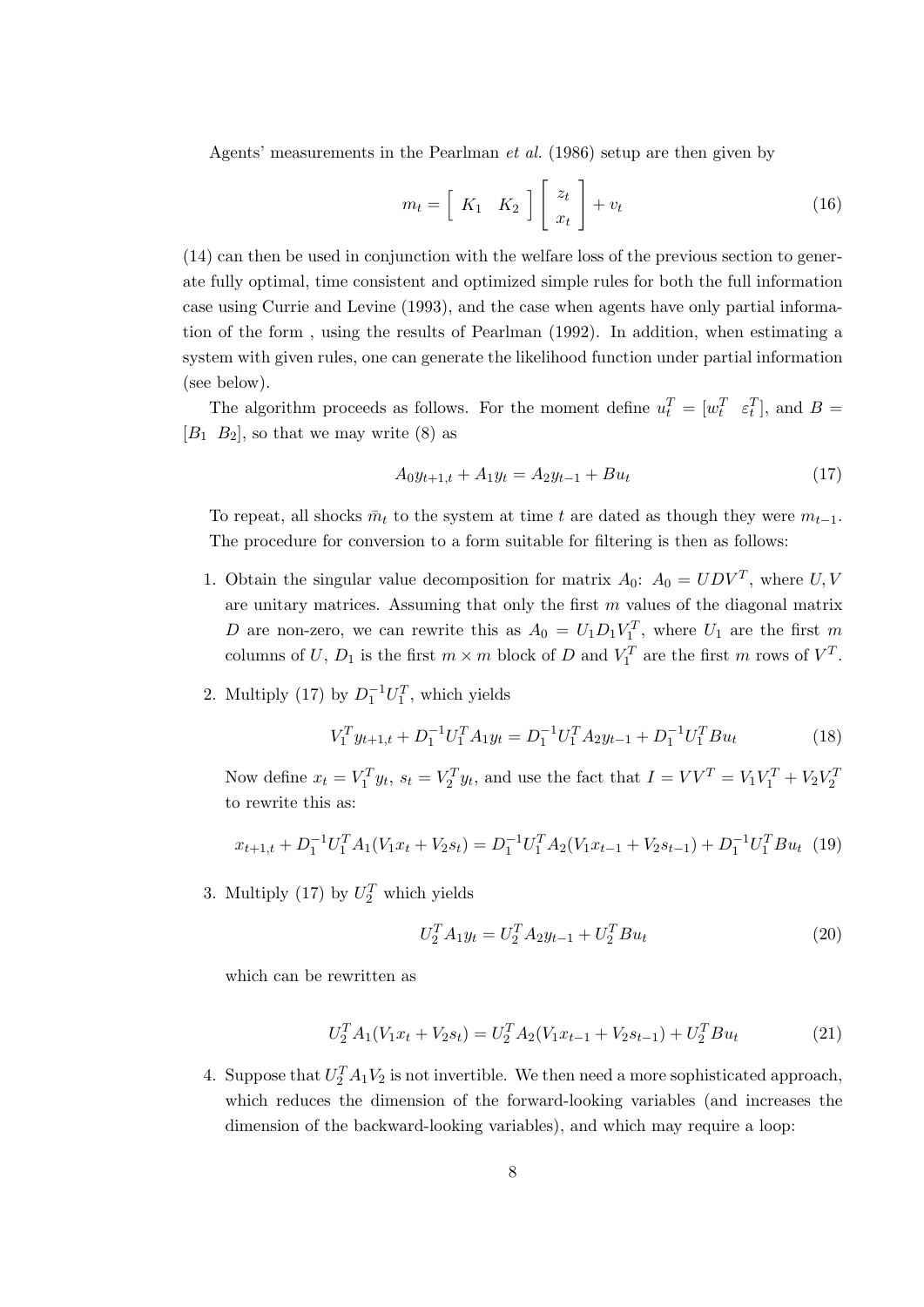(a) For convenience, rewrite (19) and (21) as

$$
x_{t+1,t} + F_1 x_t + F_2 s_t = F_3 x_{t-1} + F_4 s_{t-1} + F_5 u_t \tag{22}
$$

$$
C_1x_t + C_2s_t = C_3x_{t-1} + C_4s_{t-1} + C_5u_t \tag{23}
$$

and obtain the SVD  $C_2 = J_1 K_1 L_1^T$ .

(b) Multiply (23) through by  $J_2^T$  where  $J_2$  is orthogonal to  $J_1$  to yield

$$
J_2^T C_1 x_t = J_2^T C_3 x_{t-1} + J_2^T C_4 s_{t-1} + J_2^T C_5 u_t
$$
\n(24)

Note that the vector  $s_t$  will be augmented by  $J_2^T C_1 x_t$ 

(c) Find a matrix *M* that has the same number of columns as  $J_2^T C_1$  and is made up of rows that are orthogonal to  $J_2^T C_1$ , and define

$$
\begin{bmatrix} \bar{x}_t \\ \hat{x}_t \end{bmatrix} = \begin{bmatrix} M \\ J_2^T C_1 \end{bmatrix} x_t \qquad x_t = M_1 \bar{x}_t + M_2 \hat{x}_t \qquad \text{where } [M_1 \ M_2] = \begin{bmatrix} M \\ J_2^T C_1 \end{bmatrix}^{-1}
$$
\n(25)

Now shift (24) one period forward and take expectations; the expectation  $E_t \epsilon_{t+1} = 0$  automatically, but if any of the coefficients in  $J_2^T C_5$  corresponding to  $E_t w_{t+1}$  are non-zero, record an error - this will be sorted out at a much later stage. Then equate this to the product of (22) by  $J_2^T C_1$  which yields

$$
J_2^T C_3 x_t + J_2^T C_4 s_t = J_2^T C_1 (-F_1 x_t - F_2 s_t + F_3 x_{t-1} + F_4 s_{t-1} + F_5 u_t)
$$
 (26)

or equivalently

$$
(J_2^T C_3 + J_2^T C_1 F_1) x_t + (J_2^T C_4 + J_2^T C_1 F_2) s_t = J_2^T C_1 (F_3 x_{t-1} + F_4 s_{t-1} + F_5 u_t) (27)
$$

(d) Thus we can rewrite the system (22), (23) in terms of forward-looking variables  $\bar{x}_t$  and backward-looking variables  $s_t$ ,  $\hat{x}_t$ :

$$
\bar{x}_{t+1,t} + MF_1M_1\bar{x}_t + [MF_2 \; MF_1M_2] \begin{bmatrix} s_t \\ \hat{x}_t \end{bmatrix}
$$
\n
$$
= MF_3M_1\bar{x}_{t-1} + [MF_4 \; MF_3M_2] \begin{bmatrix} s_{t-1} \\ \hat{x}_{t-1} \end{bmatrix} + MF_5u_t
$$
\n(28)

$$
\begin{bmatrix}\nC_1 M_1 \\
J_2^T (C_3 + C_1 F_1) M_1\n\end{bmatrix} \bar{x}_t +\n\begin{bmatrix}\nC_2 & C_1 M_2 \\
J_2^T (C_4 + C_1 F_2) & J_2^T (C_3 + C_1 F_1) M_2\n\end{bmatrix}\n\begin{bmatrix}\ns_t \\
\hat{x}_t\n\end{bmatrix}\n(29)\n= \begin{bmatrix}\nC_3 M_1 \\
J_2^T C_1 F_3 M_1\n\end{bmatrix} \bar{x}_{t-1} +\n\begin{bmatrix}\nC_4 & C_3 M_2 \\
J_2^T C_1 F_3 M_2\n\end{bmatrix}\n\begin{bmatrix}\ns_{t-1} \\
\hat{x}_{t-1}\n\end{bmatrix} +\n\begin{bmatrix}\nC_5 \\
J_2^T C_1 F_5\n\end{bmatrix} u_t
$$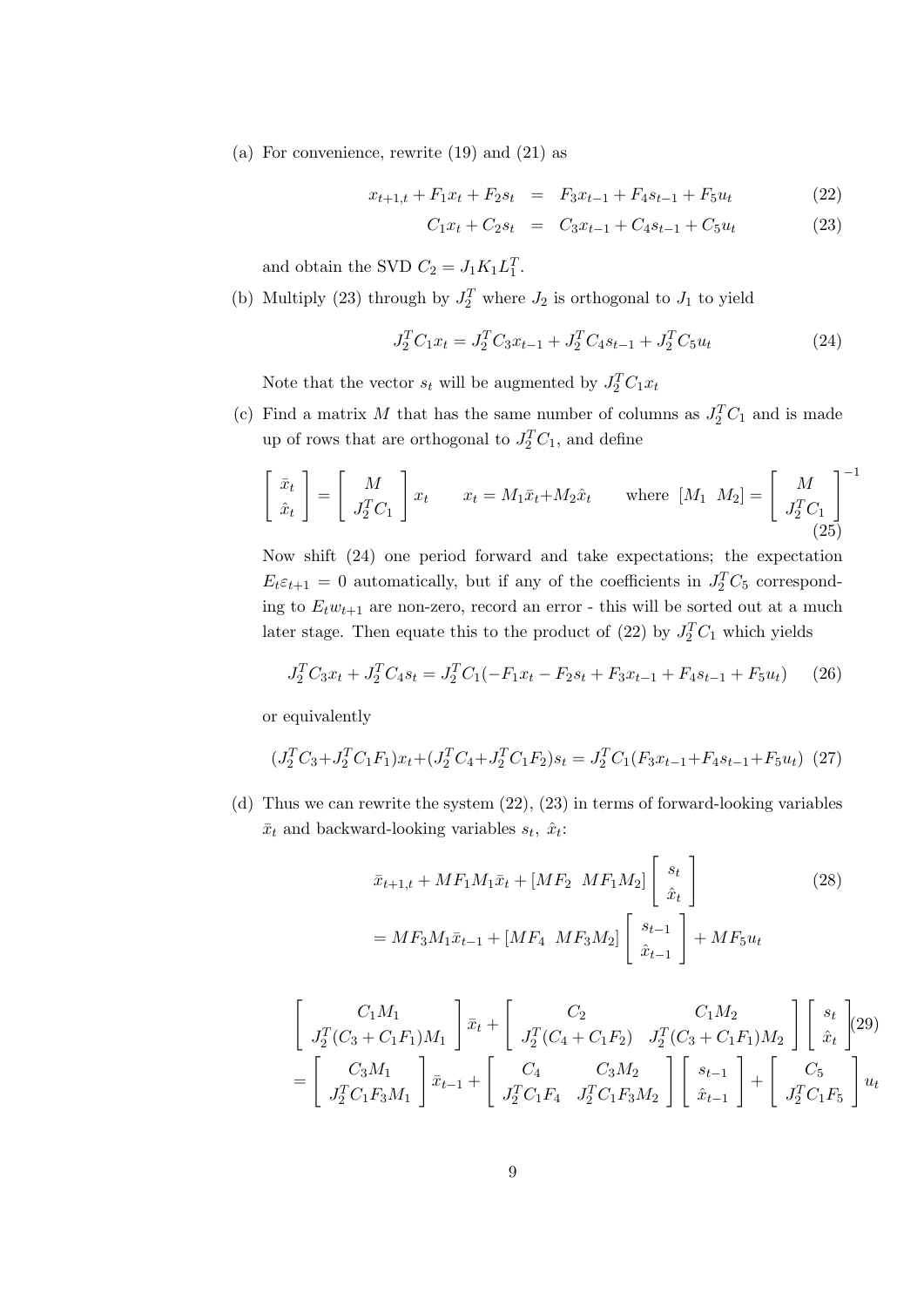(e) Thus the number of forward-looking states has decreased because  $\bar{x}_t = M_1 x_t$ , and the number of backward-looking states  $\bar{s}_t$  =  $\begin{bmatrix} s_t \end{bmatrix}$  $\hat{x}_t$ ] has increased by the same amount. In addition the relationship  $y_t = V_1 \bar{x}_t + V_2 s_t$  has changed to

$$
y_t = V_1 M_1 \bar{x}_t + \begin{bmatrix} V_2 \\ V_1 M_2 \end{bmatrix} \bar{s}_t
$$
 (30)

- (f) We then re-define the matrices  $C_1, C_2, C_3, C_4, C_5, F_1, F_2, F_3, F_4, F_5$  accordingly, and check whether  $C_2$  is invertible. If not, then go back to (a); otherwise continue.
- 5. Now that  $C_2$  is invertible, we can rewrite  $(19)$  and  $(21)$  as

$$
\begin{bmatrix} I & 0 & 0 \ 0 & I & 0 \ F_2 & 0 & I \end{bmatrix} \begin{bmatrix} s_t \\ x_t \\ x_{t+1,t} \end{bmatrix} = \begin{bmatrix} C_2^{-1}C_4 & C_2^{-1}C_3 & -C_2^{-1}C_1 \\ 0 & 0 & I \ F_4 & F_3 & -F_1 \end{bmatrix} \begin{bmatrix} s_{t-1} \\ x_{t-1} \\ x_t \end{bmatrix} + \begin{bmatrix} C_2^{-1}C_5 \\ 0 \\ F_5 \\ (31) \end{bmatrix} u_t
$$

which can be further rewritten as

$$
\begin{bmatrix}\ns_t \\
x_t \\
x_{t+1,t}\n\end{bmatrix} = \begin{bmatrix}\nC_2^{-1}C_4 & C_2^{-1}C_3 & -C_2^{-1}C_1 \\
0 & 0 & I \\
F_4 - F_2C_2^{-1}C_4 & F_3 - F_2C_2^{-1}C_3 & -F_1 + F_2C_2^{-1}C_1\n\end{bmatrix} \begin{bmatrix}\ns_{t-1} \\
x_{t-1} \\
x_t\n\end{bmatrix} + \begin{bmatrix}\nH_1 \\
0 \\
H_3 - FH_1\n\end{bmatrix} u_t
$$
\n(32)

6. The measurements  $m_t = Ly_t + v_t$  can be written in terms of the states as  $m_t =$  $L(V_1x_t + V_2s_t) + v_t$ . To write the system in a form which corresponds to that of Pearlman *et al.* (1986) we need to write the measurements in terms of the forwardlooking variables  $x_t$  and in terms of the backward-looking variables  $s_{t-1}$ ,  $x_{t-1}$ . We do this by substituting for  $s_t$  from (32); but this introduces a term in  $u_t$  into the expression, and Pearlman *et al.* (1986) assume that shock terms in the dynamics and in the measurements are uncorrelated with one another. To remedy this, we incorporate  $\varepsilon_t$  into the predetermined variables, but we can retain  $w_t$  as it stands. Defining

$$
\begin{bmatrix}\nH_1 \\
0 \\
H_3 - FH_1\n\end{bmatrix} u_t =\n\begin{bmatrix}\nP_1 \\
0 \\
P_3\n\end{bmatrix} \varepsilon_t +\n\begin{bmatrix}\nN_1 \\
0 \\
N_3\n\end{bmatrix} w_t\n\tag{33}
$$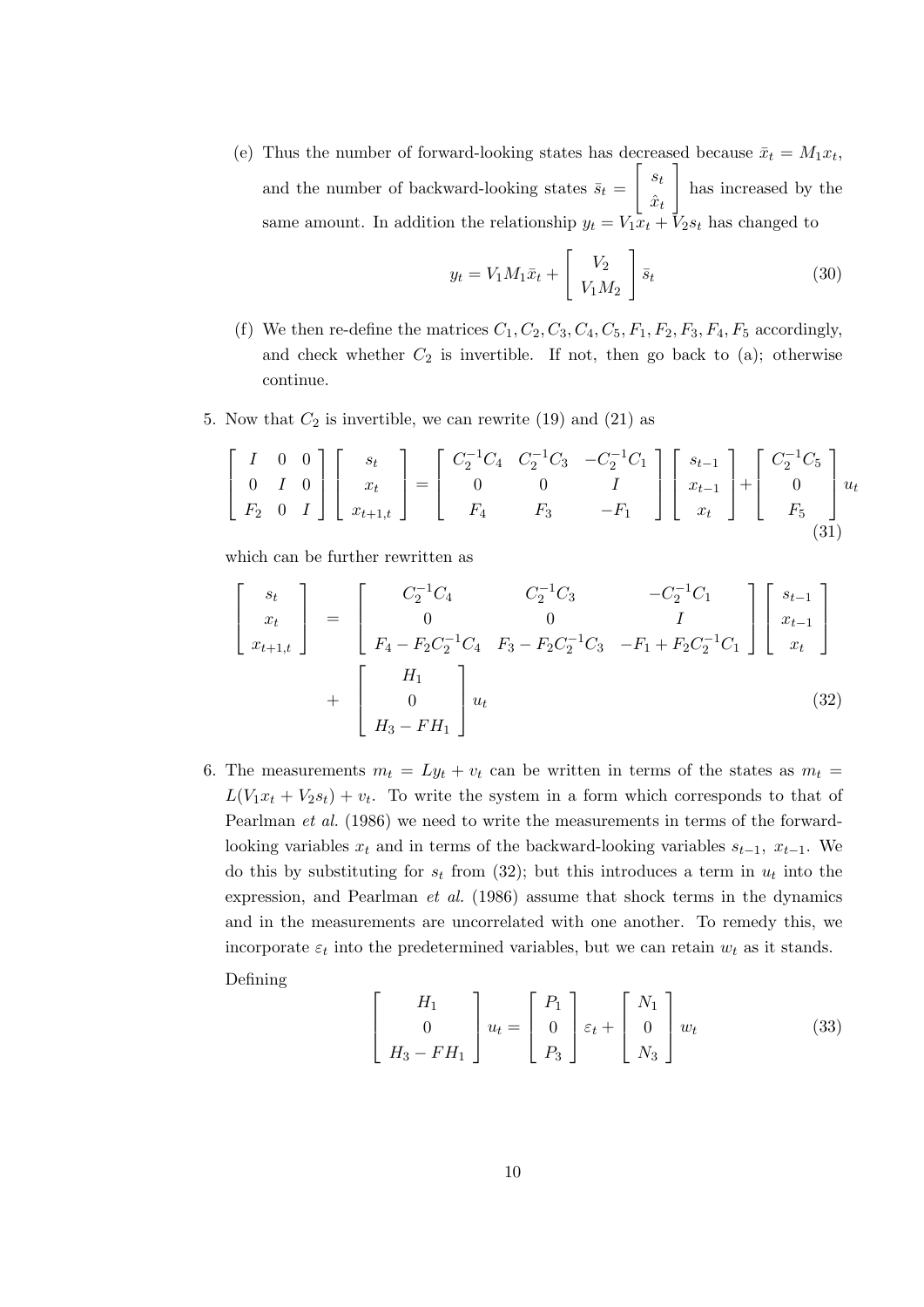we may rewrite the dynamics and measurement equations in the form:

$$
\begin{bmatrix}\n\varepsilon_{t+1} \\
s_t \\
x_t \\
x_{t+1,t}\n\end{bmatrix} =\n\begin{bmatrix}\n0 & 0 & 0 & 0 \\
P_1 & C_2^{-1}C_4 & C_2^{-1}C_3 & -C_2^{-1}C_1 \\
0 & 0 & 0 & I \\
P_3 & F_4 - F_2C_2^{-1}C_4 & F_3 - F_2C_2^{-1}C_3 & -F_1 + F_2C_2^{-1}C_1\n\end{bmatrix}\n\begin{bmatrix}\n\varepsilon_t \\
s_{t-1} \\
x_{t-1} \\
x_t\n\end{bmatrix}
$$
\n
$$
+ \begin{bmatrix}\nI \\
0 \\
0 \\
0 \\
0\n\end{bmatrix}\n\varepsilon_{t+1} +\n\begin{bmatrix}\n0 \\
N_1 \\
0 \\
N_3\n\end{bmatrix} w_t
$$
\n(34)\n
$$
m_t = \begin{bmatrix}\nLV_2P_1 & LV_2C_2^{-1}C_4 & LV_2C_2^{-1}C_3 & LV_1 - LV_2C_2^{-1}C_1\n\end{bmatrix}\n\begin{bmatrix}\n\varepsilon_t \\
s_{t-1} \\
s_{t-1} \\
s_{t-1} \\
s_{t-1} \\
s_t\n\end{bmatrix} + LV_2N_1w_t + v_t
$$

(35)

Thus the setup is as required, with the vector of predetermined variables given by  $[\varepsilon'_t s'_{t-1} x'_{t-1}]'$ , and the vector of jump variables given by  $x_t$ . Note that there is an issue not covered by Pearlman (1992), namely that the instrument  $w_t$  is part of the measurement equation; if we assume that the instruments are observed, then there is no problem to modify the theory.

Note that this means that the relationship between the underlying variables  $y_t$  and the state space variables and instruments is given by

$$
\begin{bmatrix} y_t \\ w_t \end{bmatrix} = \Gamma \begin{bmatrix} \varepsilon_t \\ s_{t-1} \\ x_{t-1} \\ x_t \\ w_t \end{bmatrix} \quad \text{where } \Gamma = \begin{bmatrix} V_2 P_1 & V_2 G_{11} & V_2 G_{12} & V_1 - V_2 G_{13} & V_2 N_1 \\ 0 & 0 & 0 & 0 & I \end{bmatrix} \quad (36)
$$

### **4 Impulse Response Functions**

We distinguish between two cases: agents having full information, and agents having partial information  $m_t$  at time  $t$ . Assume that the system  $(14)$  contains no instruments and is already saddlepath stable, so that  $D_1 = 0, D_2 = 0$ , and that the relationship (36) can be written as  $y_t = \Gamma_1 z_t + \Gamma_2 x_t$ .

#### **4.1 Full Information Case:**

It is well-known that the impulse response functions can be generated from

$$
z_{t+1} = (A_{11} - A_{12}N)z_t + C\varepsilon_{t+1} \qquad x_t = -Nz_t \qquad y_t = \Gamma_1 z_t + \Gamma_2 x_t \tag{37}
$$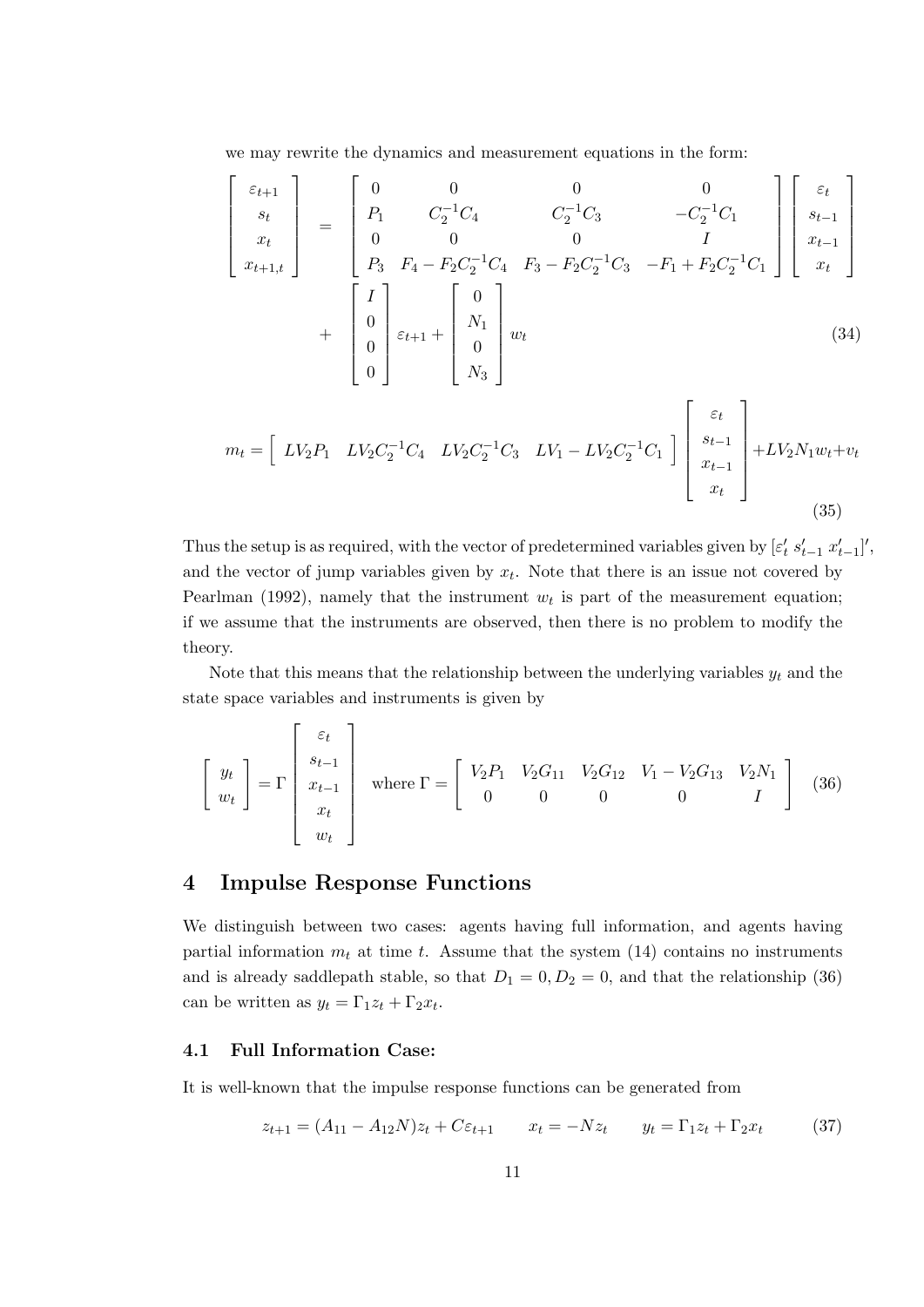where

$$
\begin{bmatrix}\nN & I\n\end{bmatrix}\n\begin{bmatrix}\nA_{11} & A_{12} \\
A_{21} & A_{22}\n\end{bmatrix} = \Lambda^U\n\begin{bmatrix}\nN & I\n\end{bmatrix}
$$
\n(38)

and  $\Lambda^U$  is a square matrix with unstable eigenvalues equal to those of the system.

#### **4.2 Partial Information Case:**

The reduced-form solution, that can be used to generate the impulse response functions is then given by:

$$
System: \t z_{t+1} = Fz_t + (A - F)\tilde{z}_t + (F - A)PH^T(HPH^T + V)^{-1}(H\tilde{z}_t + v_t) + C\varepsilon_{t+1} \t (39) x_t = -Nz_t + (N - A_{22}^{-1}A_{21})\tilde{z}_t
$$

$$
-(N - A_{22}^{-1}A_{21})PH^{T}(HPH^{T} + V)^{-1}(H\tilde{z}_{t} + v_{t}) \qquad (40)
$$

$$
In novations: \quad \tilde{z}_{t+1} \quad = \quad A\tilde{z}_t - APH^T (HPH^T + V)^{-1} (H\tilde{z}_t + v_t) + C\varepsilon_{t+1} \tag{41}
$$

*Measurement* : *m<sup>t</sup>* = *Ez<sup>t</sup>* + (*H − E*)˜*z<sup>t</sup>* + *v<sup>t</sup> <sup>−</sup>*(*<sup>H</sup> <sup>−</sup> <sup>E</sup>*)*PH<sup>T</sup>* (*HP H<sup>T</sup>* + *V* ) *−*1 (*Hz*˜*<sup>t</sup>* + *vt*) <sup>=</sup> *Ezt,t−*<sup>1</sup> + (*EPH<sup>T</sup>* <sup>+</sup> *<sup>V</sup>* )(*HP H<sup>T</sup>* <sup>+</sup> *<sup>V</sup>* ) *−*1 (*Hz*˜*<sup>t</sup>* + *vt*) (42) *V ariables* : *y<sup>t</sup>* = Γ1*z<sup>t</sup>* + Γ2*x<sup>t</sup>* (43)

where  $F = A_{11} - A_{12}N$   $A = A_{11} - A_{12}A_{22}^{-1}A_{21}$   $E = K_1 - K_2N$   $H = K_1 - K_2A_{22}^{-1}A_{21}$ *V* is the covariance matrix of the measurement errors, and *P* is the solution of the Riccati equation given by

$$
P = APAT - APHT(HPHT + V)-1HPAT + CUCT
$$
\n(44)

and *U* is the covariance matrix of the shocks to the system.

#### **5 Covariances and Autocovariances**

Pearlman *et al.* (1986) show that

$$
cov\left[\begin{array}{c}\tilde{z}_t\\z_t\end{array}\right] = \left[\begin{array}{cc}P&P\\P+M\end{array}\right] \equiv P_0\tag{45}
$$

where *M* satisfies

$$
M = F M FT + F P HT (H P HT + V)-1 H P FT
$$
\n(46)

To calculate the covariances and autocovariances of  $y_t$ , we note from the previous section that  $y_t$  can also be written as  $y_t = V_1 x_t + V_2 s_t$ , and that the last bottom part of the vector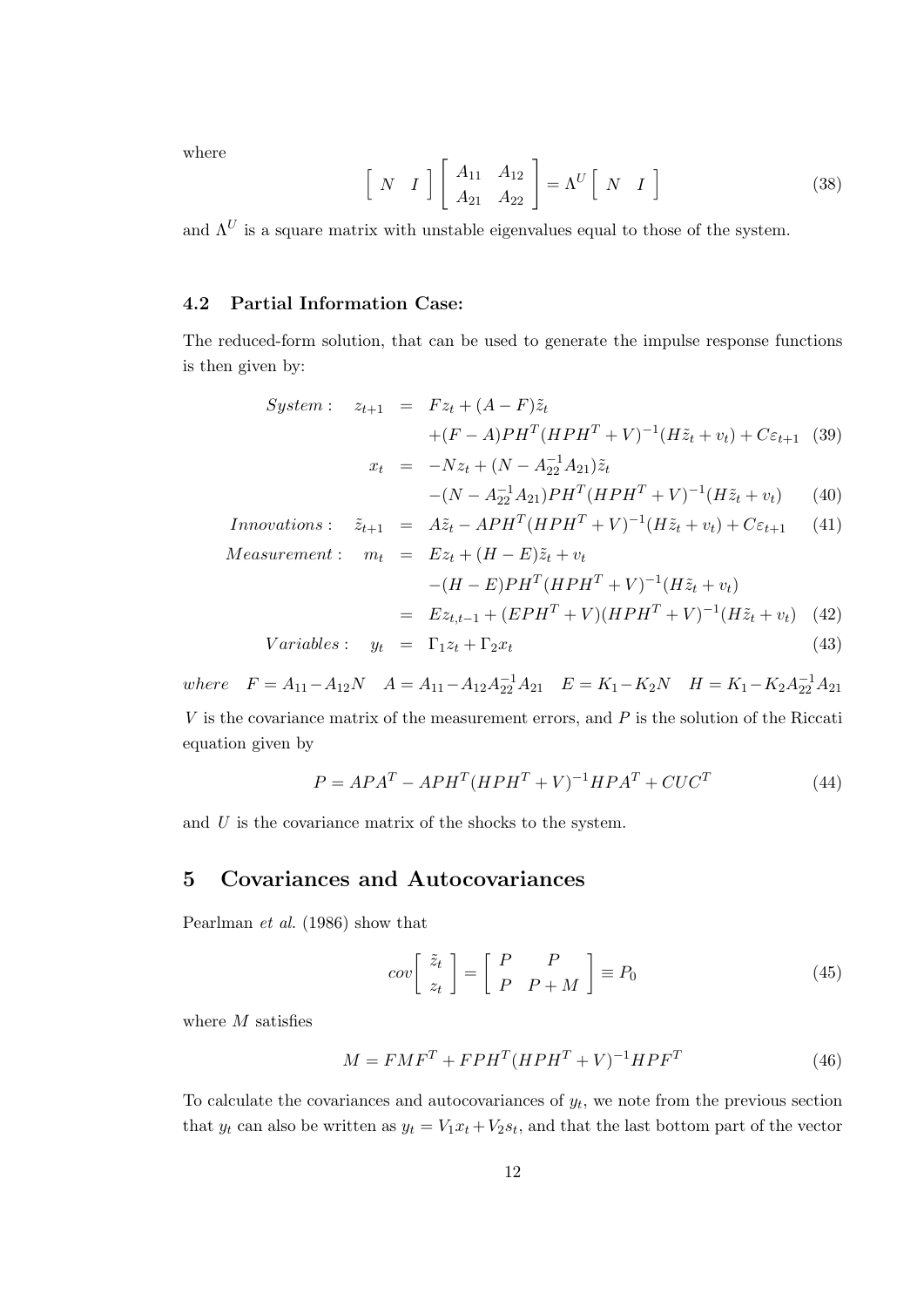$z_t$  is given by  $[s_{t-1}^T x_{t-1}^T]^T$ , of dimension *n*, say. Then defining  $\Omega_0$  as the bottom right  $n \times n$  matrix of  $(P + M)$ , it follows that

$$
cov(y_t) = \begin{bmatrix} V_2 & V_1 \end{bmatrix} \Omega_0 \begin{bmatrix} V_2^T \\ V_1^T \end{bmatrix} \equiv R_0 \tag{47}
$$

To calculate the autocovariances, define

$$
\Phi = \begin{bmatrix} A(I - PH^{T}(HPH^{T} + V)^{-1}H) & 0\\ (A - F)(I - PH^{T}(HPH^{T} + V)^{-1}H) & F \end{bmatrix}
$$
(48)

Then the sequence of auto-covariance matrices of  $y_t$  are defined as follows:

$$
E\left(\left[\begin{array}{c}\tilde{z}_{t+k} \\ z_{t+k}\end{array}\right], \left[\begin{array}{c}\tilde{z}_t \\ z_t\end{array}\right]\right) \equiv P_k = \Phi^k P_0 = \Phi P_{k-1}
$$
\n(49)

Defining  $\Omega_k$  as the bottom right  $n \times n$  matrix of  $P_k$ , it follows that

$$
cov(y_{t+k}, y_t) = E(y_{t+k}y_t^T) = [V_2 \quad V_1 \quad ]\Omega_k \begin{bmatrix} V_2^T \\ V_1^T \end{bmatrix} \equiv R_k \tag{50}
$$

It follows that

- 1. the autocorrelation function of the *i*th element of *Y* is given by the sequence  $(R_1)_{ii}$  $\frac{(R_1)_{ii}}{(R_0)_{ii}}, \frac{(R_2)_{ii}}{(R_0)_{ii}}$  $\frac{(R_2)_{ii}}{(R_0)_{ii}}, \frac{(R_3)_{ii}}{(R_0)_{ii}}$  $\frac{(R_3)_{ii}}{(R_0)_{ii}}, \dots$
- 2. the correlation matrix of the  $y_t$  variables is defined as

$$
Corr = \hat{\Delta}R_0 \hat{\Delta}^T \text{ where } \hat{\Delta} = diag(\sqrt{(R_0)_{11}}, \sqrt{(R_0)_{22}}, \sqrt{(R_0)_{33}}, \dots)
$$
 (51)

## **6 Calculation of the Likelihood Function**

Once again we assume that there are no policy instruments  $w_t$  and that the system is saddlepath stable. In addition we assume that agents have the same information set as the econometrician.

From the perspective of the econometrician, who starts out with no information other than the structure of the system, the reduced form is given by (39) and (42), with covariance matrices as calculated above. In order to reduce the amount of notation, we assume that the measurement errors are incorporated into the shocks so that the vector  $\varepsilon_{t+1}$  is augmented by  $v_{t+1}$ . After some algebraic manipulation it can be shown that the optimal estimate of  $\tilde{z}_t$  using information up to  $t-1$  is equal to 0, from which it follows that the Kalman filtering equation for  $z_t$  is given by

$$
z_{t+1,t} = Fz_{t,t-1} + FZ_t E^T (EZ_t E^T)^{-1} e_t
$$
\n(52)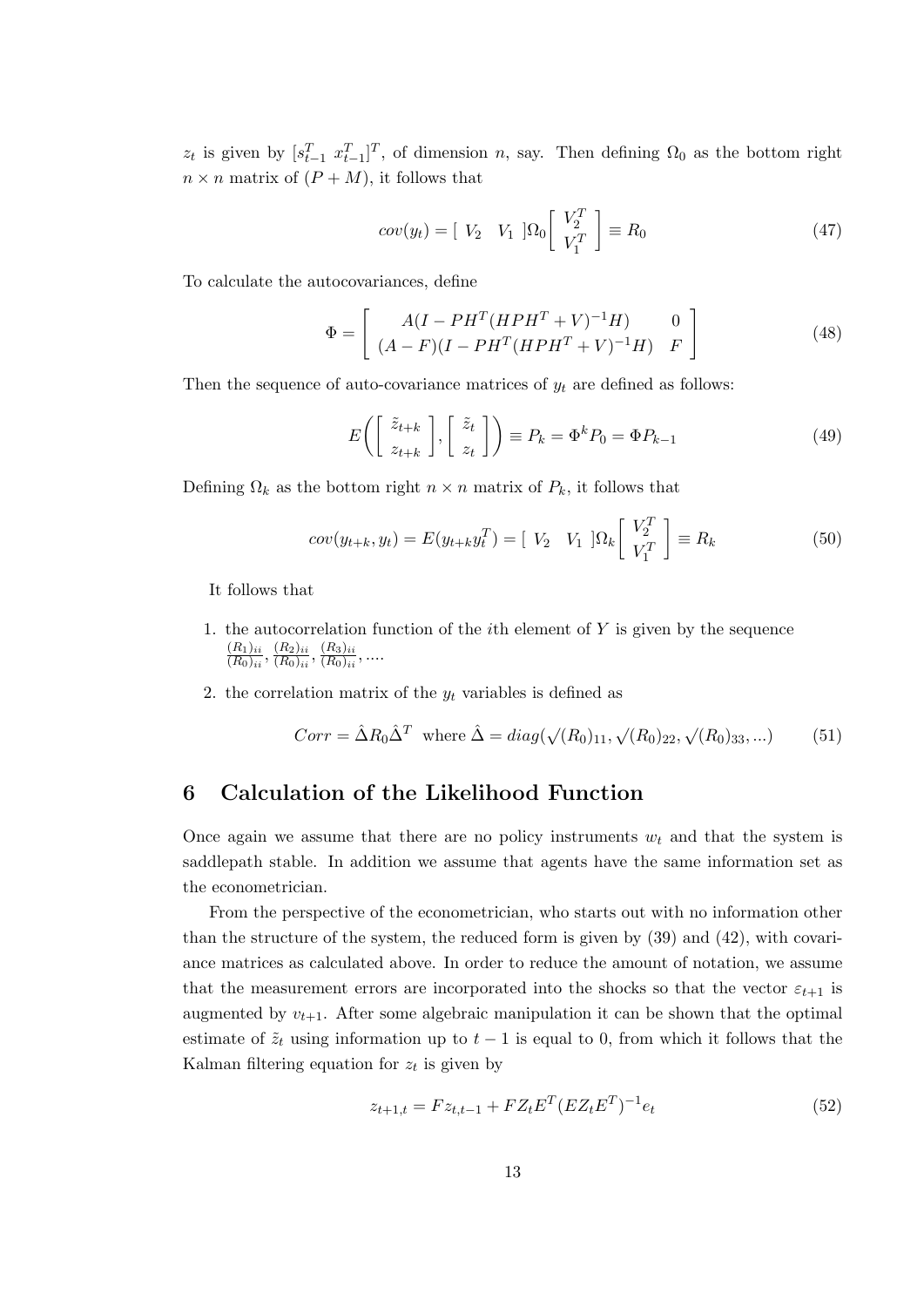where  $e_t = m_t - Ez_{t,t-1}$  and

$$
Z_{t+1} = FZ_t F^T + PH^T (HPH^T)^{-1} HP - FZ_t E^T (EZ_t E^T)^{-1} EZ_t F^T
$$
(53)

the latter being a time-dependent Ricatti equation.

The likelihood function is standard:

$$
2lnL = -\sum lndet(cov(e_t) - \sum e_t^T(cov(e_t))^{-1}e_t \qquad (54)
$$

where

$$
cov(e_t) = EZ_t E^T
$$
\n<sup>(55)</sup>

The system is initialised at  $z_{1,0} = 0$ , and  $Z_1$  is initialised by the solution of the Lyapunov equation

$$
Z_1 = FZ_1F^T + PH^T (HPH^T)^{-1}HP
$$
\n(56)

where *P* is the steady state of the Riccati equation above.

# **7 Controllable and Observable Forms**

For the calculation of optimal policy based on the linearized version of the nonlinear dynamics, there are two numerical problems. Firstly, if for example one is studying a small open economy then there will be a part of the model (without an exogenous instrument) describing the large economy that typically involves forward looking variables. This will therefore have unstable eigenvalues that the period-doubling solution for the Riccati equation cannot handle - this is the controllability problem. Secondly, the linearization of the New Keynesian Phillips curve at an inflation level of 0 generates a set of at least two dynamic equations that can be collapsed into just one (see Appendix for example); the number of variables needs to be collapsed down as well, otherwise this also generates problems with the period-doubling solution - this is the observability problem.

Write the system in the form

$$
\begin{bmatrix} z_{t+1} \\ x_{t+1,t} \end{bmatrix} = A \begin{bmatrix} z_t \\ x_t \end{bmatrix} + B\varepsilon_{t+1} + Dw_t \qquad y_t = \Gamma \begin{bmatrix} z_t \\ x_t \end{bmatrix}
$$
 (57)

#### **7.1 Controllable Form**

.

Suppose that the system is not controllable, so that there exist eigenvalues  $\lambda$  and eigenvectors  $m<sup>T</sup>$  such that

$$
m^T A = \lambda m^T \qquad m^T B = 0 \qquad m^T D = 0 \tag{58}
$$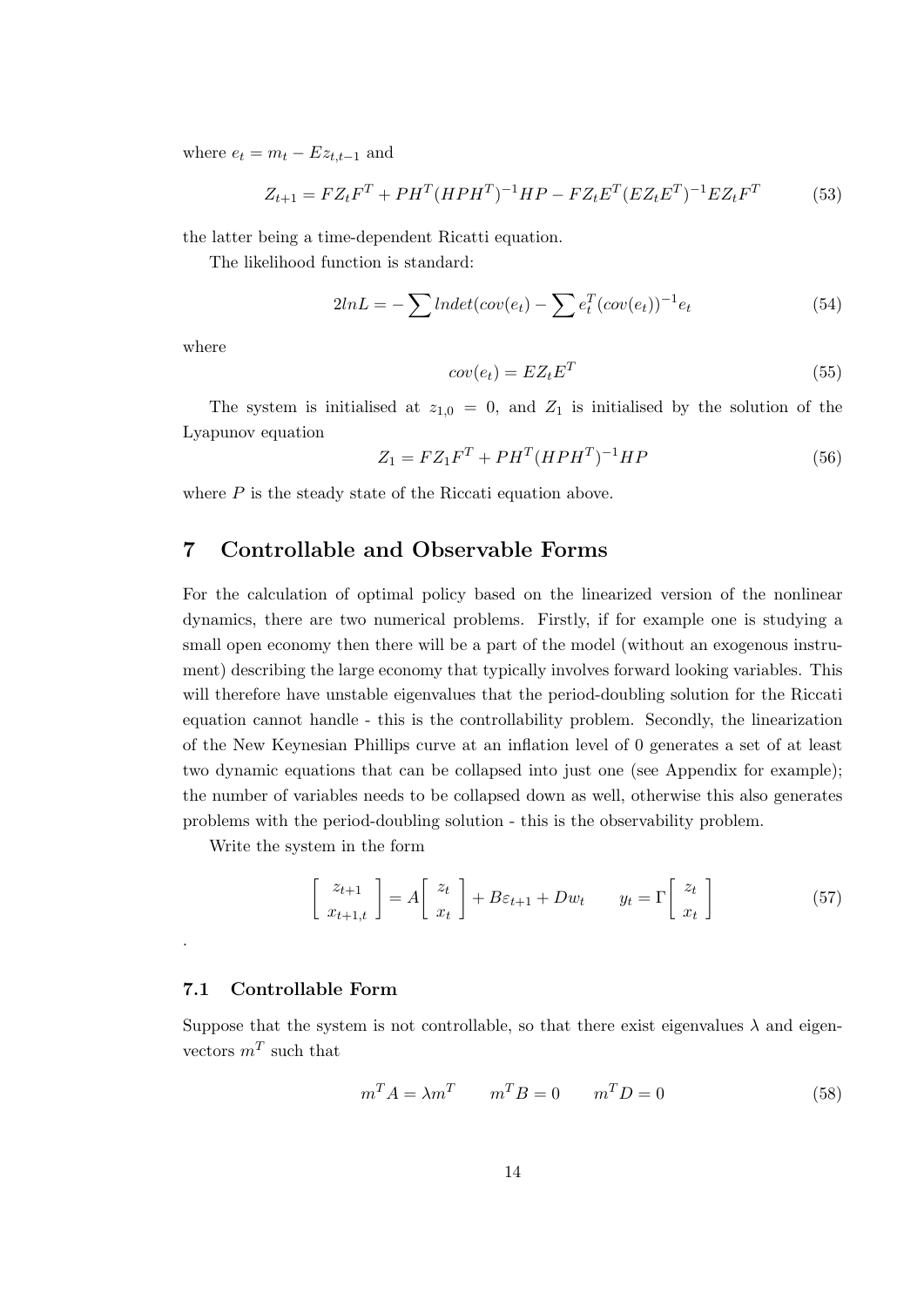This implies that  $m^T x_{t+1} = \lambda m^T x_t$  i.e.  $m^T x_t$  evolves independently of any instruments or shocks.

If this were a backward-looking system, then the following algorithm is appropriate:

Define matrix *T* and its inverse, so that it is made up of  $m<sup>T</sup>$  and a set of row vectors *F* orthogonal to *m<sup>T</sup>* :

$$
T = \begin{bmatrix} F \\ m^T \end{bmatrix} \qquad T^{-1} = \begin{bmatrix} \hat{F} & n \end{bmatrix} \qquad TT^{-1} = \begin{bmatrix} F \\ m^T \end{bmatrix} \begin{bmatrix} \hat{F} & n \end{bmatrix} = \begin{bmatrix} I & 0 \\ 0 & 1 \end{bmatrix} \tag{59}
$$

We can then rewrite the dynamic equations as

$$
\begin{bmatrix} F \\ m^T \end{bmatrix} x_{t+1} = \begin{bmatrix} F \\ m^T \end{bmatrix} A \begin{bmatrix} \hat{F} & n \end{bmatrix} \begin{bmatrix} F \\ m^T \end{bmatrix} x_t + \begin{bmatrix} F \\ m^T \end{bmatrix} B w_t \tag{60}
$$

which can be rewritten as

$$
\begin{bmatrix} Fx_{t+1} \\ m^T x_{t+1} \end{bmatrix} = \begin{bmatrix} FA\hat{F} & Fn \\ 0 & \lambda \end{bmatrix} \begin{bmatrix} Fx_t \\ m^T x_t \end{bmatrix} + \begin{bmatrix} FBu_t \\ 0 \end{bmatrix}
$$
 (61)

so the reduced form is

$$
Fx_{t+1} = FA\hat{F}(Fx_t) + FBw_t \qquad y_t = \Gamma\hat{F}(Fx_t) \tag{62}
$$

Thus the system is now written in terms of  $Fx_t$ .

However for RE systems one has to proceed with more care. Firstly, if *m<sup>T</sup>* contains non-zero elements corresponding to both forward and backward-looking variables, then this will imply a potential saddlepath relationship **whether or not**  $m^T B = 0$ , provided that the eigenvalue  $\lambda$  has modulus greater than 1. Secondly, if  $m^T B = 0$ , then one one only reduces the system if all the the non-zero elements of  $m<sup>T</sup>$  correspond only to backward or only to forward-looking variables.

Thus the program proceeds as follows:

- 1. Find  $\lambda, m^T$ . If  $m^T D \neq 0$  do nothing, but if  $m^T D = 0$  then
	- *•* if *<sup>m</sup><sup>T</sup>* contains non-zero elements corresponding to **both** forward and backward variables and  $|\lambda| > 1$ , proceed to 2; reduce the number of FL variables by 1. Otherwise do nothing
	- *•* if *<sup>m</sup><sup>T</sup>* contains non-zero elements corresponding to **only** forward or **only** backward variables **and**  $m^T B = 0$ , proceed to 2; reduce either the number of FL or the number of BL variables by 1 accordingly. Otherwise do nothing.
- 2. Choose  $F$  to create  $T$  as in (60); find  $T^{-1}$  and hence  $\hat{F}$
- 3. Calculate  $FA\hat{F}$ ,  $FB$ ,  $\Gamma\hat{F}$ , and record whether the dimension of forward or backward looking variables is reduced.

Remark: Typically all the eigenvalues and eigenvectors of the non-controllable states will be grouped together in one sweep, rather than dealt with one by one.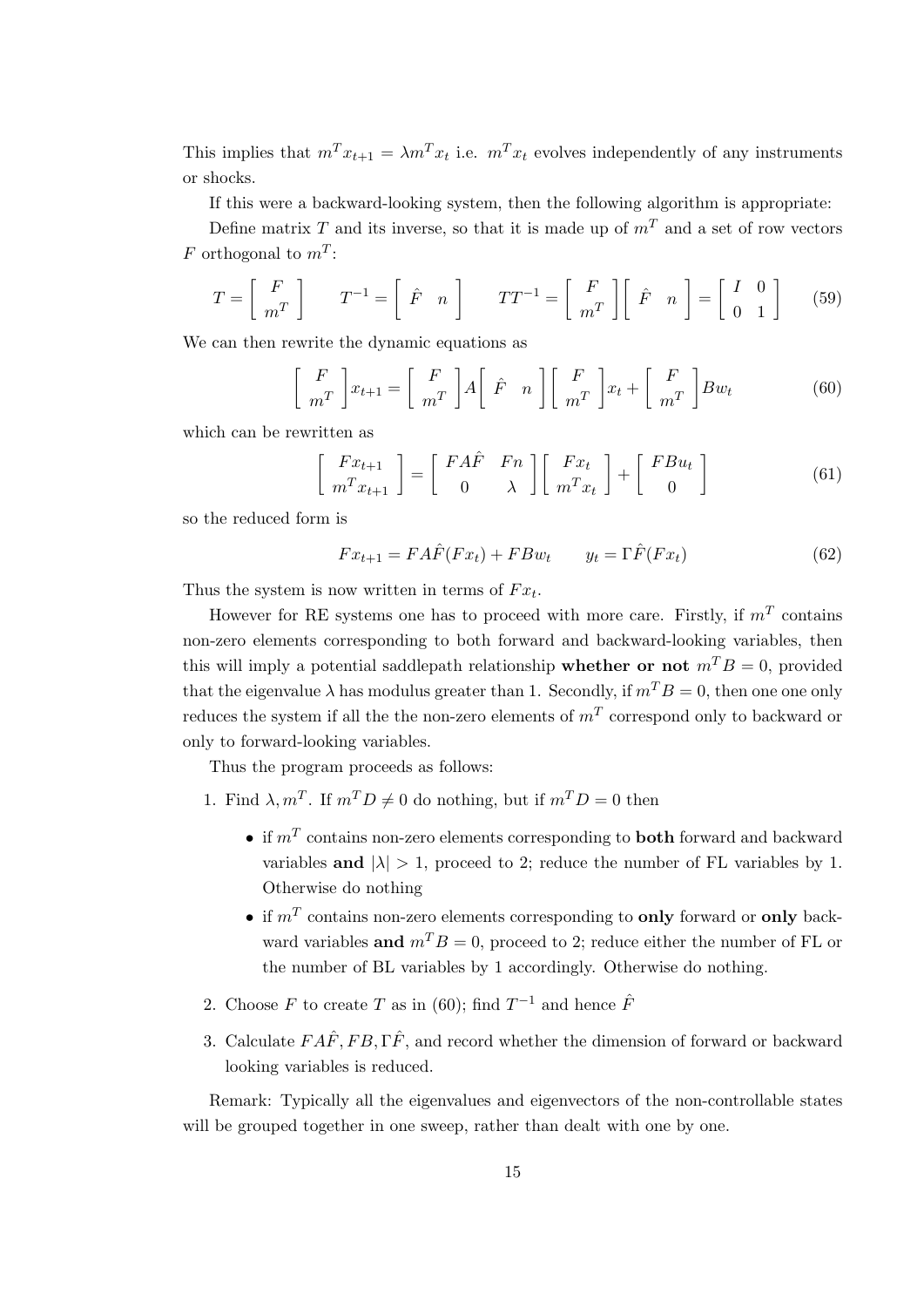#### **7.2 Observable Form**

Suppose there are eigenvalues  $\mu$  and eigenvectors  $s$  such that

$$
\Gamma s = 0 \qquad As = \mu s \tag{63}
$$

Now define matrix *T* and its inverse, so that it is made up of *s* and a set of column vectors *G* each having a single 1 with remaining values 0:

$$
T = \begin{bmatrix} G & s \end{bmatrix} \qquad T^{-1} = \begin{bmatrix} H \\ v^T \end{bmatrix} \qquad T^{-1}T = \begin{bmatrix} H \\ v^T \end{bmatrix} \begin{bmatrix} G & s \end{bmatrix} = \begin{bmatrix} I & 0 \\ 0 & 1 \end{bmatrix} \tag{64}
$$

We can then rewrite the dynamic equations as

$$
\begin{bmatrix} H \\ v^T \end{bmatrix} x_{t+1} = \begin{bmatrix} H \\ v^T \end{bmatrix} A \begin{bmatrix} G & s \end{bmatrix} \begin{bmatrix} H \\ v^T \end{bmatrix} x_t + \begin{bmatrix} H \\ v^T \end{bmatrix} B w_t \qquad y_t = \Gamma \begin{bmatrix} G & s \end{bmatrix} \begin{bmatrix} H \\ v^T \end{bmatrix} x_t
$$
\n(65)

which can be rewritten as

$$
\begin{bmatrix}\nHx_{t+1} \\
v^T x_{t+1}\n\end{bmatrix} = \begin{bmatrix}\nHAG & 0 \\
v^T AG & \lambda\n\end{bmatrix} \begin{bmatrix}\nHx_t \\
v^T x_t\n\end{bmatrix} + \begin{bmatrix}\nHBu_t \\
v^T Bu_t\n\end{bmatrix} \n\qquad y_t = \Gamma G(Hx_t)
$$
\n(66)

The dynamics of  $v^T x_t$  then play no role in the measurement  $y_t$ , so we can rewrite this in reduced form as

$$
Hx_{t+1} = HAG(Hx_t) + HBw_t \qquad y_t = \Gamma G(Hx_t) \tag{67}
$$

Thus the system is now written in terms of  $Hx_t$ .

To program this, we proceed as follows:

- *•* Find *µ, s*. Select an *s* that contains only non-zero entries corresponding to backwardlooking variables **or** only forward-looking variables.
- Choose *G* to create *T* as in (65); find  $T^{-1}$  and hence *H*.
- *•* Calculate *HAG, HB,* Γ*G*, and record whether the dimension of forward or backward looking variables is reduced.
- *•* If the only *s* that are left contain non-zero elements in the positions of both FL and BL variables, record as error and exit.

# **8 Optimal Policy and the Zero Lower Bound**

Details of optimal policy for the full information case can be viewed in Currie and Levine (1993) and for the partial information case are in Pearlman (1992), so are not detailed here. Three types of optimal policy are studied - fully optimal, time-consistent and optimized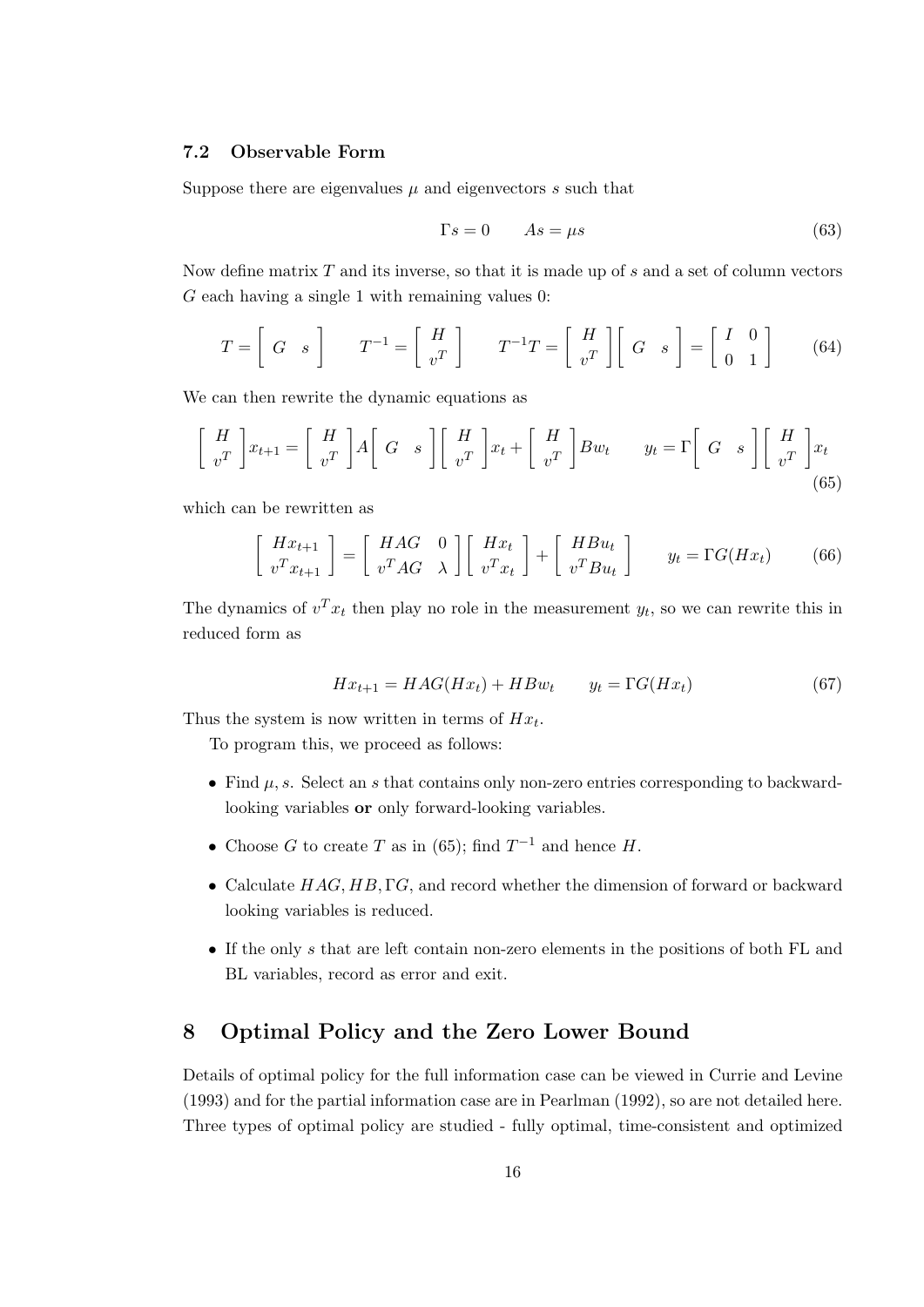simple rules. If the variances of shocks are sufficiently large, this will lead to a large nominal interest rate variability and the possibility of the nominal interest rate becoming negative.

To rule out this possibility but remain within the tractable LQ framework, we follow Woodford (2003), chapter 6, and modify our interest-rate rules to approximately impose an interest rate ZLB so that this event hardly ever occurs. Write the quadratic approximation to the single-period loss function can be written as  $L_t$ . As in Woodford (2003), chapter 6, the ZLB constraint is implemented by modifying the single period welfare loss to  $L_t + w_r r_t^2$ .

Then following Levine *et al.* (2008b), the policymaker's optimization problem is to choose  $w_r$  and the unconditional distribution for  $R_t$  (characterized by the steady state variance) shifted to the right about a new non-zero steady state inflation rate and a higher nominal interest rate, such that the probability,  $p$ , of the interest rate hitting the lower bound is very low. This is implemented by calibrating the weight *w<sup>r</sup> different for each policy rule - fully optimal (OPT), time-consistent (TCT) or optimized simple (SIM)* so that  $z_0(p)\sigma_r < R_n$  where  $z_0(p)$  is the critical value of a standard normally distributed variable *Z* such that prob  $(Z \le z_0) = p$ ,  $R_n^* = (1 + \pi^*)R + \pi^*$  is the steady state nominal interest rate, *R* is the steady state real interest rate,  $\sigma_r^2 = \text{var}(R_n)$  is the unconditional variance and  $\pi^*$  is the new steady state inflation rate. Given  $\sigma_r$  the steady state positive inflation rate that will ensure  $R_t \geq 0$  with probability  $1 - p$  is given by

$$
\pi^* = \max\left[\frac{z_0(p)\sigma_r - R}{1 + R} \times 100, 0\right]
$$
\n(68)

In our linear-quadratic framework we can write the intertemporal expected welfare loss at time  $t = 0$  as the sum of stochastic and deterministic components,  $\Omega_0 = \tilde{\Omega}_0 + \bar{\Omega}_0$ . Note that  $\bar{\Omega}_0$  incorporates in principle the new steady state values of all the variables; however the NK Phillips curve being almost vertical, the main extra term comes from a contribution from  $(\pi^*)^2$ . By increasing  $w_r$  we can lower  $\sigma_r$  thereby decreasing  $\pi^*$  and reducing the deterministic component, but at the expense of increasing the stochastic component of the welfare loss. By exploiting this trade-off, we then arrive at the optimal policy that, in the vicinity of the steady state, imposes the ZLB constraint,  $r_t \geq 0$  with probability  $1 - p$ .

Note that in our LQ framework, the zero interest rate bound is very occasionally hit. Then interest rate is allowed to become negative, possibly using a scheme proposed by Gesell (1934) and Keynes (1936). Our approach to the ZLB constraint (following Woodford  $(2003)^4$  in effect replaces it with a nominal interest rate variability constraint which ensures the ZLB is hardly ever hit. By contrast the work of a number of authors

<sup>&</sup>lt;sup>4</sup>We generalize the treatment of Woodford however by allowing the steady-state inflation rate to rise. Our policy prescription has recently been described as a dual mandate in which a central bank committed to a long-run inflation objective sufficiently high to avoid the ZLB constraint as well as a Taylor-type policy stabilization rule about such a rate - see Blanchard *et al.* (2010) and Gavin and Keen (2011).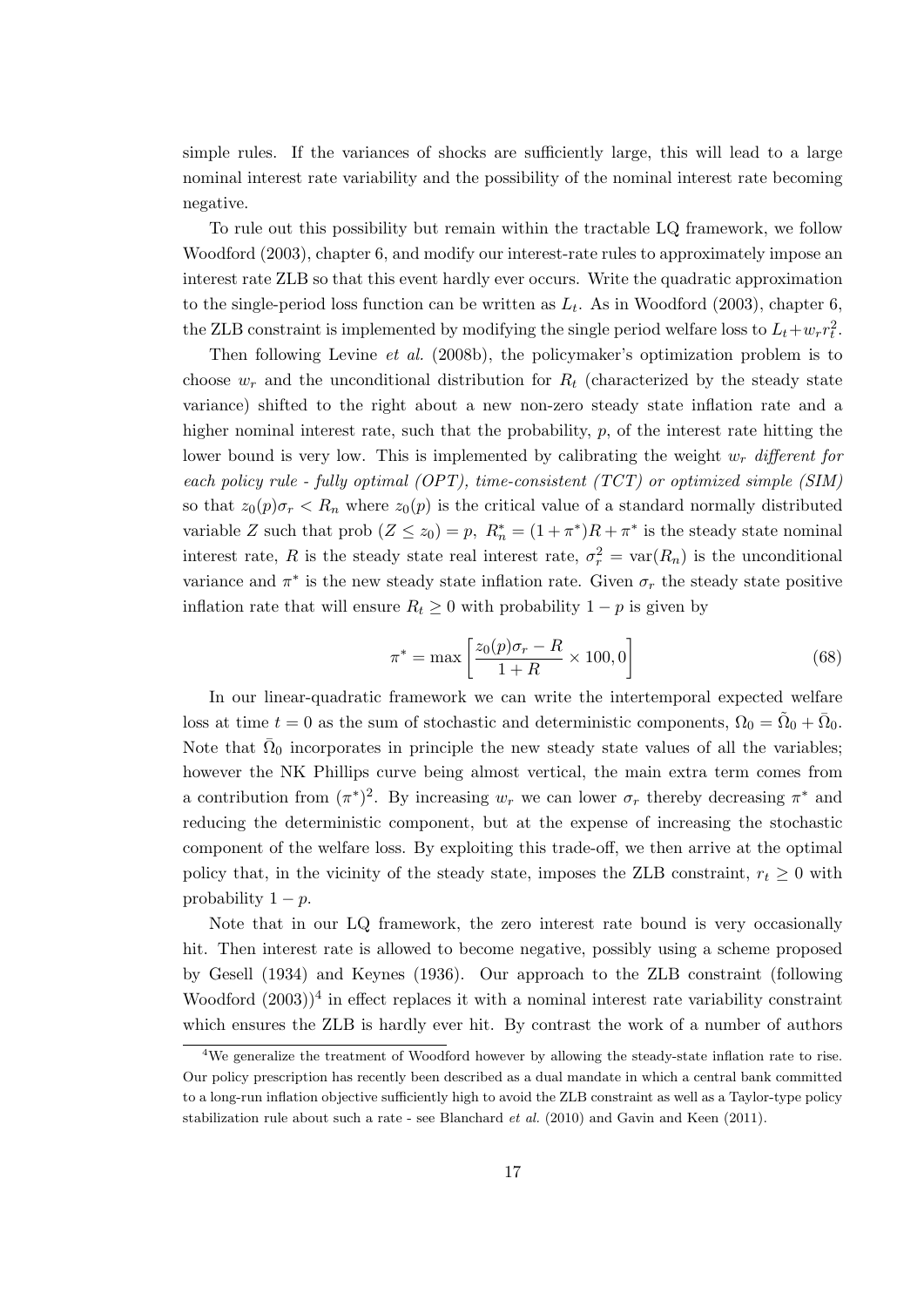including Adam and Billi (2007), Coenen and Wieland (2003), Eggertsson and Woodford (2003) and Eggertsson (2006) study optimal monetary policy with commitment in the face of a non-linear constraint  $i_t \geq 0$  which allows for frequent episodes of liquidity traps in the form of  $i_t = 0$ .

A problem with the procedure described so far is that it shifts the steady state to a new one with a higher inflation, but continues to approximate the loss function and the dynamics about the original Ramsey steady state. We know from the work of Ascari and Ropele (2007a) and Ascari and Ropele (2007b) that the dynamic properties of the linearized model change significantly when the model is linearized about a non-zero inflation. This issue is addressed analytically in Coibion *et al.* (2011), but in a very simple NK model. We now propose a general solution and numerical procedure that can be used in any DSGE model.

- 1. Set up the Non-Linear Model in Dynare. Define a new parameter: *p*, the probability of hitting the ZLB, the weight *w<sup>r</sup>* on the variance of the nominal net interest rate and a target steady state nominal interest rate  $\hat{R}_n$ .
- 2. Modify the single-period utility to  $L_t = \Lambda_t \frac{1}{2} w_r (R_{n,t} \hat{R}_n)^2$ .
- 3. In the first iteration let  $w_r$  to be low to get through OPT, say  $w_r = 0.001$  and  $\hat{R}_n =$  $\frac{1}{\beta}$  − 1, the no-growth zero-inflation steady-state nominal interest rate corresponding to the standard Ramsey problem with no ZLB considerations.
- 4. Perform the LQ approximation of the Ramsey optimization problem with modified loss function  $L_t$ . For standard problems the steady state nominal net inflation rate  $\pi^{Ramsey} = 0$  and  $R_n^{Ramsey} = \frac{1}{\beta} - 1$ . In general, for  $w_r > 0$ ,  $R_n^{Ramsey} \neq \frac{1}{\beta} - 1$
- 5. Compute OPT or TCT or optimized simple rule SIM in Dynare-ACES
- 6. Extract  $\sigma_r = \sigma_r(w_r)$ .
- 7. Extract the minimized conditional (in the vicinity of the steady state, i.e.  $z_0 = 0$  in ACES) stochastic loss function  $\tilde{\Omega}_0(w_r)$
- 8. Compute  $r_n^* = r_n^*(w_r)$  defined by  $r_n^*(w_r) = \max\left[z_0(p)\sigma_r R_n^{Ramsey} \times 100, 0\right]$ , where in the first iteration  $R_n^{Ramsey} = \frac{1}{\beta} - 1$  as noted above. This ensures that the ZLB is reached with a low probability *p*.
- 9. If  $r_n^* < 0$ , the ZLB constraint is not binding; if  $r_n^* > 0$  it is. Proceed in either case.
- 10. Define  $\pi^* = \pi^{Ramsey} + r_n^*$ .
- 11. Compute the steady state  $\overline{\Omega}_0(\pi^*)$  at the steady state of the model with a shifted new inflation rate  $\pi^*$ . Then compute  $\Delta \bar{\Omega}_0(r^*(w_r)) \equiv \bar{\Omega}_0(\pi^*) - \bar{\Omega}_0(\pi^{Ramsey})$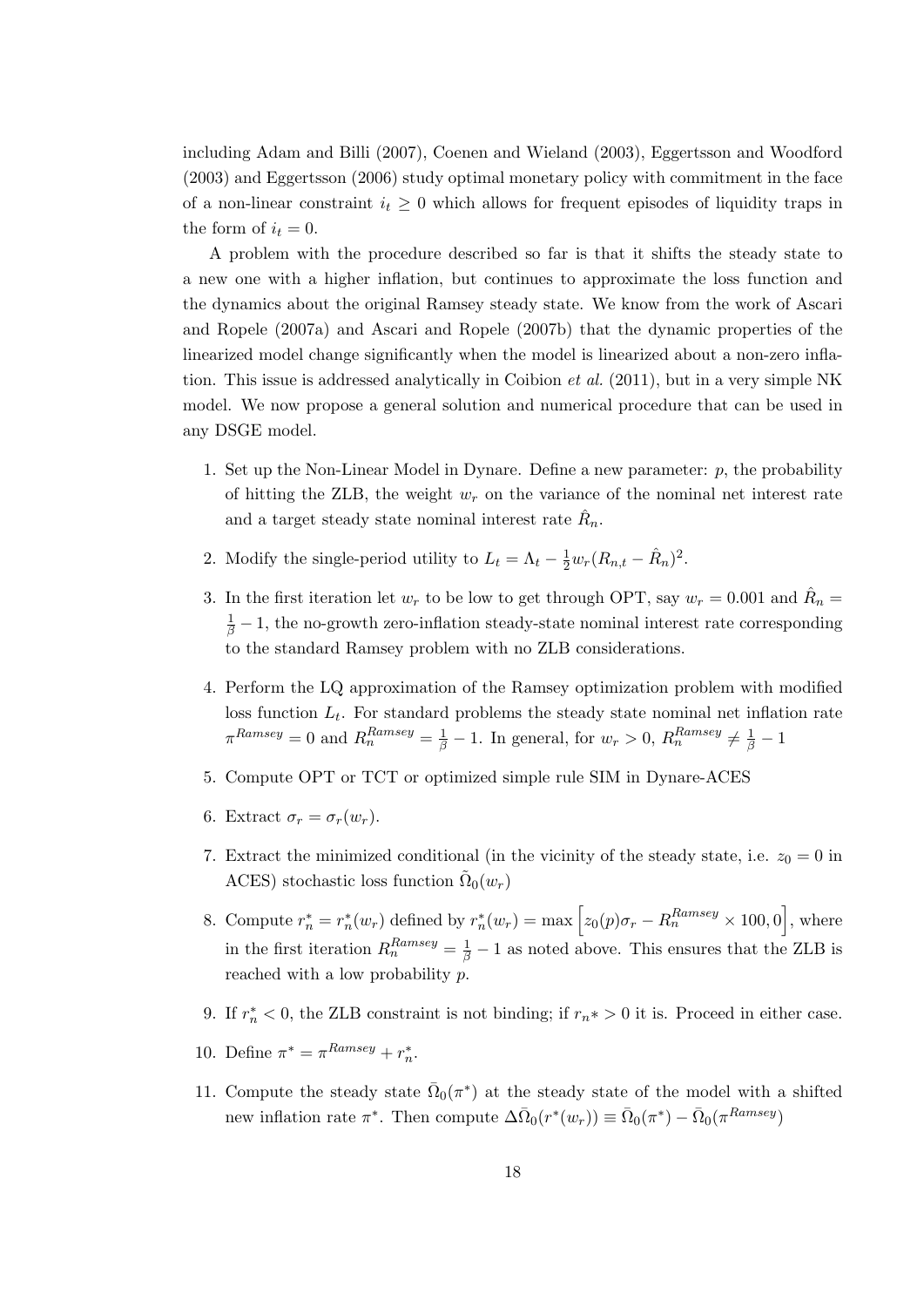12. Compute the actual total stochastic plus deterministic loss function that hits the ZLB with a low probability *p*

$$
\Omega_0(w_r) = \tilde{\Omega}_0^{actual}(w_r) + \Delta \bar{\Omega}_0(r^*(w_r))
$$
\n(69)

- 13. A good approximation for  $\tilde{\Omega}_0(w_r)^{actual}$  is  $\tilde{\Omega}_0(w_r)^{actual} \simeq \tilde{\Omega}_0(w_r) \frac{1}{2}w_r\sigma_r^2$  provided the welfare loss is multiplied by  $1 - \beta$ .
- 14. Finally minimize  $\Omega_0(w_r)$  with respect to  $w_r$ . This imposes the ZLB constraint as in Figure 1.
- 15. What now changes is to reset  $\hat{R}_n = \frac{1}{\beta} 1 + \alpha \pi^*$  where  $\alpha \in (0, 1]$  is a relaxation pa- $\text{rameeter to experiment with, i.e., } (\hat{R}_n)^{new} = R^{Ramsey,old} + r_n^*, w_r^{new} = \text{argmin}\Omega_0(w_r)$ and return to the beginning. Iterate until  $\hat{R}_n$  and  $w_r$  are unchanged.

# **9 Conclusions**

We have provided novel algorithms for writing RE models in Blanchard-Kahn form, thereby enabling standard methods to be used for computing optimal policy, impulse response functions and second moments. We have also demonstrated how standard methods for controllability and observability need to be tailored for RE models. Finally we have described an algorithm with good convergence properties for computing policies fully optimal, time consistent and optimized simple - that satisfy the ZLB for nominal interest rates.

# **Appendix**

# **A Example of Non-observable Form**

Consider the part of the NK Phillips Curve in non-linear form:

$$
H_t - \xi \beta E_t [\Pi_t^{\zeta - 1} H_{t+1}] = Y_t^{1 - \sigma}
$$
\n(70)

$$
J_t - \xi \beta E_t[\Pi_t^{\zeta} J_{t+1}] = \alpha \left(\frac{Y_t}{A_t}\right)^{1-\sigma} \tag{71}
$$

$$
1 = \xi \Pi_t^{\zeta - 1} + (1 - \xi) \left(\frac{J_t}{H_t}\right)^{1 - \zeta} \tag{72}
$$

Linearization yields

$$
h_t - \xi \beta ((\zeta - 1)\pi_{t+1} + h_{t+1}) = (1 - \xi \beta)(1 - \sigma) y_t \tag{73}
$$

$$
j_t - \xi \beta (\zeta \pi_{t+1} + j_{t+1}) = (1 - \xi \beta)(1 + \phi)(y_t - a_t)
$$
\n(74)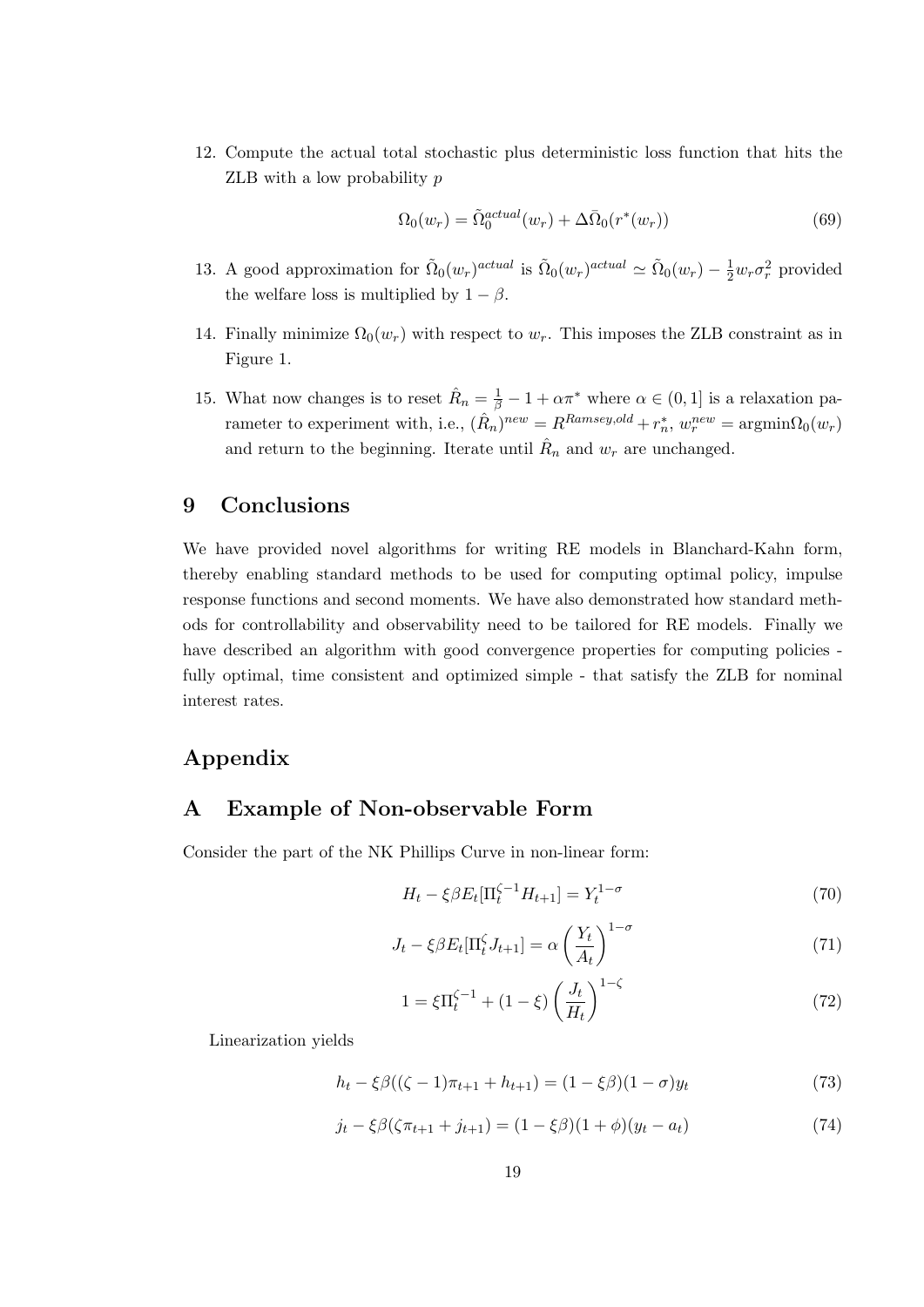Multiply (73) by  $\zeta$  and (74) by  $\zeta$  – 1 and subtract, which gives

$$
\zeta h_t - (\zeta - 1)j_t - \xi \beta (\zeta h_{t+1} - (\zeta - 1)j_{t+1}) = (1 - \xi \beta)[\zeta (1 - \sigma)y_t + (\zeta - 1)(1 + \phi)(y_t - a_t)] \tag{75}
$$

This is an equation in  $\zeta h_t - (\zeta - 1)j_t$  which is controllable, but which is not observable. Only  $\pi_t = \frac{1-\xi}{\xi}(j_t - h_t)$  is observable.

# **References**

- Adam, K. and Billi, R. M. (2007). Discretionary Monetary Policy and the Zero Lower Bound on Nominal Interest Rates. *Journal of Monetary Economics*, **54**(3), 728–752.
- Altissimo, F., Curdia, V., and Rodriquez, D. (2005). Linear-Quadratic Approximation to Optimal Policy; An Algorithm and Two Applications. Presented at the conference "Quantitative Analysis of Stabilization Policies", Columbia University, September 2005.
- Ascari, G. and Ropele, T. (2007a). Optimal Monetary Policy under Low Trend Inflation. *Journal of Monetary Economics*, **54**(8), 2568–2583.
- Ascari, G. and Ropele, T. (2007b). Trend Inflation, Taylor Principle and Indeterminacy. Kiel Working Paper 1332.
- Barro, R. J. and Gordon, D. B. (1983). Rules, Discretion, and Reputation in a Model of Monetary Policy. *Journal of Monetary Economics*, **12**, 101–120.
- Benigno, G. and Benigno, P. (2006). Designing Targeting Rules for International Monetary Cooperation. *Journal of Monetary Economics*, **53**(3), 473–506.
- Benigno, P. and Woodford, M. (2008). Linear-Quadratic Approximation of Optimal Policy Problems. NBER Working Paper No. 12672, Revised Draft.
- Blake, A. P. and Kirsanova, T. (2004). A note on timeless perspective policy design. *Economics Letters*, **85**(1), 9–16.
- Blanchard, O., Giovanni, D., and Mauro, P. (2010). Rethinking Macroeconomic Policy. IMF Staff Position Note, SPN/10/03 .
- Blanchard, O. J. and Kahn, C. M. (1980). The Solution of Linear Difference Models under Rational Expectations. *Econometrica*, **48**(5), 1305–11.
- Calvo, G. A. (1978). On the Time Consistency of Optimal Policy in a Monetary Economy. *Econometrica*, **46**, 1411–28.
- Coenen, G. and Wieland, V. (2003). The Zero-Interest Rate Bound and the Role of the Exchange Rate for Monetary Policy in Japan. *Journal of Monetary Economics*, **50**, 1071–1101.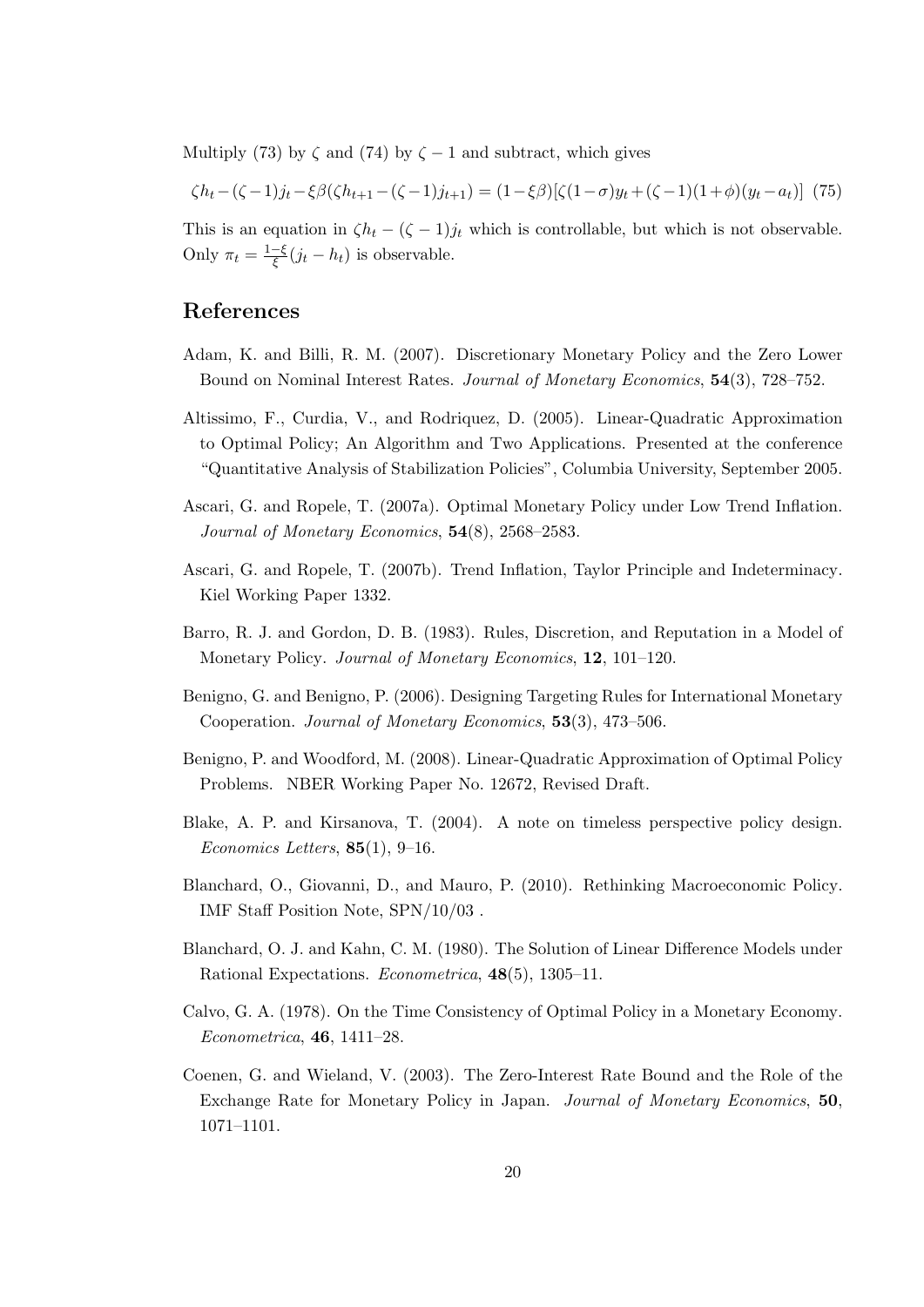- Cohen, D. and Michel, P. (1988). How Should Control Theory be used to Calculate a Time Consistent Policy? *Review of Economic Studies*, **55**, 263–74.
- Coibion, O., Gorodnichenko, Y., and Wieland, J. (2011). The Optimal Inflation Rate in New Keysian Models: Should Central Banks Raise their Inflation Targets in the Light of the ZLB? Mimeo. Presented to the CEF 2011 Conference in San Francisco .
- Currie, D. and Levine, P. (1985). Optimal Feedback Rules in an Open Economy Macro-Model with Rational Expectations. *European Economic Review*, **27**, 141–63.
- Currie, D. and Levine, P. (1987). Credibility and Time Inconsistency in a Stochastic World. *Journal of Economics*, **47**(3), 225–52.
- Currie, D. and Levine, P. (1993). *Rules, Reputation and Macroeconomic Policy Coordination*. CUP.
- Dennis, R. and Söderström, U. (2006). How Important is Precommitment for Monetary Policy. *Journal of Money, Credit and Banking*, **38**(4), 847–872.
- Driffill, J. (1982). Optimal Money and Exchange Rate Policies. *Greek Economic Review*, **4**, 161–83.
- Eggertsson, G. (2006). The Deflation Bias and Committing to Being Irresponsible. *Journal of Money, Credit and Banking*, **36**(2), 283–322.
- Eggertsson, G. and Woodford, M. (2003). The Zero Interest-Rate Bound and Optimal Monetary Policy. *Brooking Papers on Economic Activity*, **1**, 139–211.
- Ehrmann, M. and Smets, F. (2003). Uncertain Potential Output: Implications for Monetary Policy. *Journal of Economic Dynamics and Control*, **27**(9), 1611–1638.
- Ellison, M., Henry, B., and Pearlman, J. (2009). Timeless Policy is not Transparent. mimeo.
- Gavin, W. T. and Keen, B. D. (2011). The Zero Lower Bound and the Dual Mandate. Mimeo. Presented to the CEF 2011 Conference in San Francisco .
- Gesell, S. (1934). *The Natural Economic Order*. Free-Economy Publishing Co., Phlip Pye, San Antonio.
- Judd, K. L. (1998). *Numerical Methods in Economics* . The MIT Press, Cambridge, MA, USA.
- Keynes, J. M. (1936). *The General Theory of Employment, Interest and Money*. Macmillan, New York.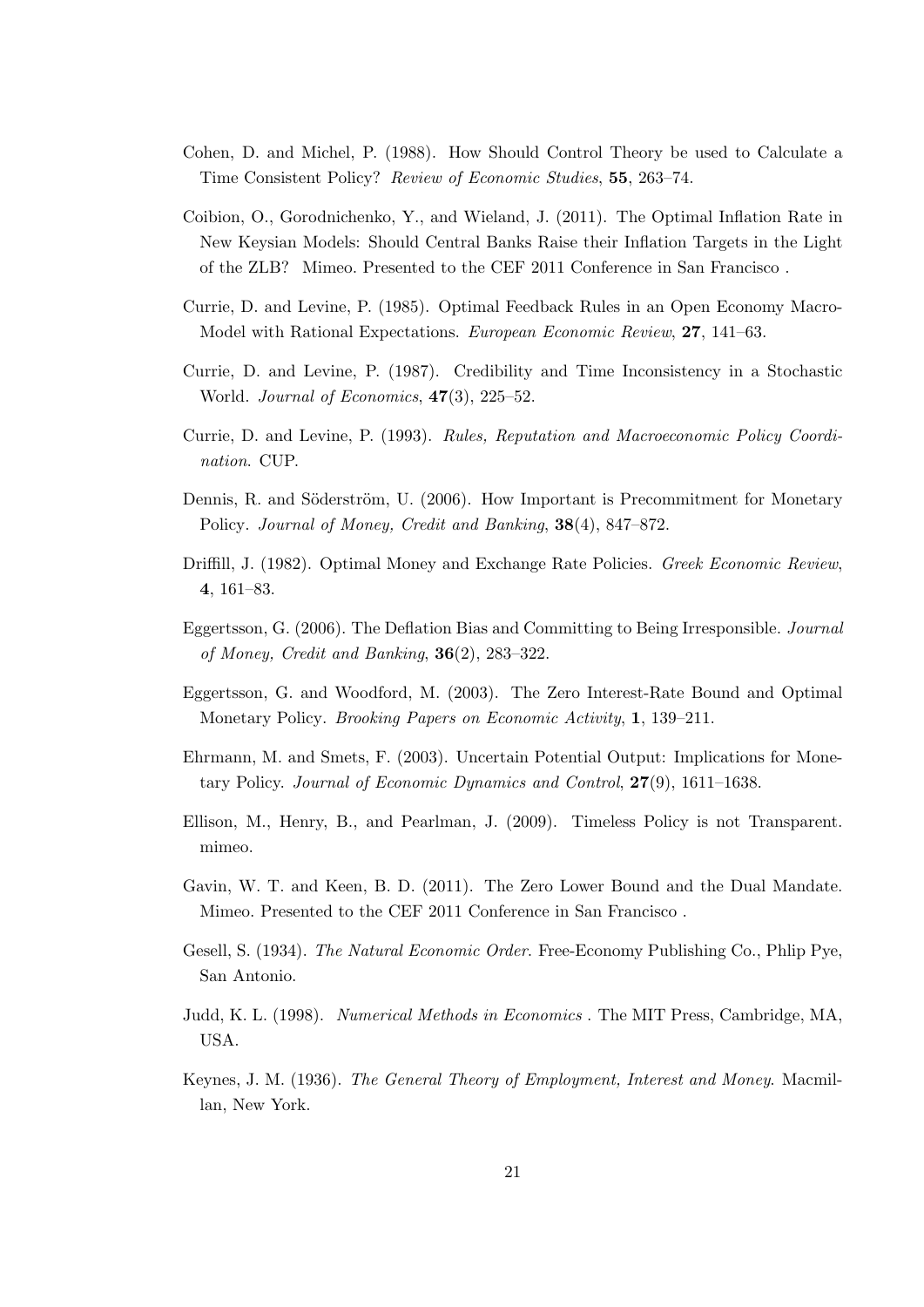- Kim, J. and Kim, H. K. (2003). Spurious Welfare Reversals in International Business Cycle Models. *Journal of International Economics*, **60**, 471–500.
- Kim, J. and Kim, H. K. (2006). Two Pitfalls of Linearization Methods. *Journal of Money, Credit and Banking*. Forthcoming.
- Klein, P. (2000). Using the Generalized Schur Form to Solve a Multivariate Linear Rational Expectations. *Journal of Economic Dynamics and Control*, **24**, 405–23.
- Kydland, F. E. and Prescott, E. C. (1977). Rules Rather than Discretion: The Inconsistency of Optimal Plans. *Journal of Political Economy*, **85**, 473–92.
- Levine, P. and Currie, D. (1985). Simple Macro-Policy Rules for the Open Economy . *Economic Journal*, **95**, 60–70.
- Levine, P. and Currie, D. (1987). The Design of Feedback Rules in Linear Stochastic Rational Expectations Models. *Journal of Economic Dynamics and Control*, **11**, 1–28.
- Levine, P., Pearlman, J., and Pierse, R. (2008a). Linear-quadratic approximation, external habit and targeting rules. *Journal of Economic Dynamics and Control*, **32**(10), 3315– 3349.
- Levine, P., McAdam, P., and Pearlman, J. (2008b). Quantifying and Sustaining Welfare Gains from Monetary Commitment. *Journal of Monetary Economics*, **55**(7), 1253–1276.
- Magill, M. (1977a). A Local Analysis of N-sector Capital Accumulation under Uncertainty. *Journal of Economic Theory*, **15**(2), 211–219.
- Magill, M. (1977b). Some New Results on the Local Stability of the Process of Capital Accumulation. *Journal of Economic Theory*, **15**(2), 174–210.
- McCallum, B. T. and Nelson, E. (2004). Timeless Perspective vs Discretionary Monetary Policy in Forward-Looking Models. *Federal Reserve Bank of St. Louis Review*, **86**(2), 45–56.
- Miller, M. H. and Salmon, M. (1985). Dynamic Games and the Time Inconsistency of Optimal Policy in Open Economies. *Economic Journal*, **85**, 124–37.
- Pearlman, J., Currie, D., and Levine, P. (1986). Rational Expectations Models with Private Information. *Economic Modelling*, **3**(2), 90–105.
- Pearlman, J. G. (1992). Reputational and Non-Reputational Policies with Partial Information. *Journal of Economic Dynamics and Control*, **16**, 339–357.
- Sims, C. (2003). Solving linear rational expectations models. *Computational Economics*, **20**(1), 1–20.